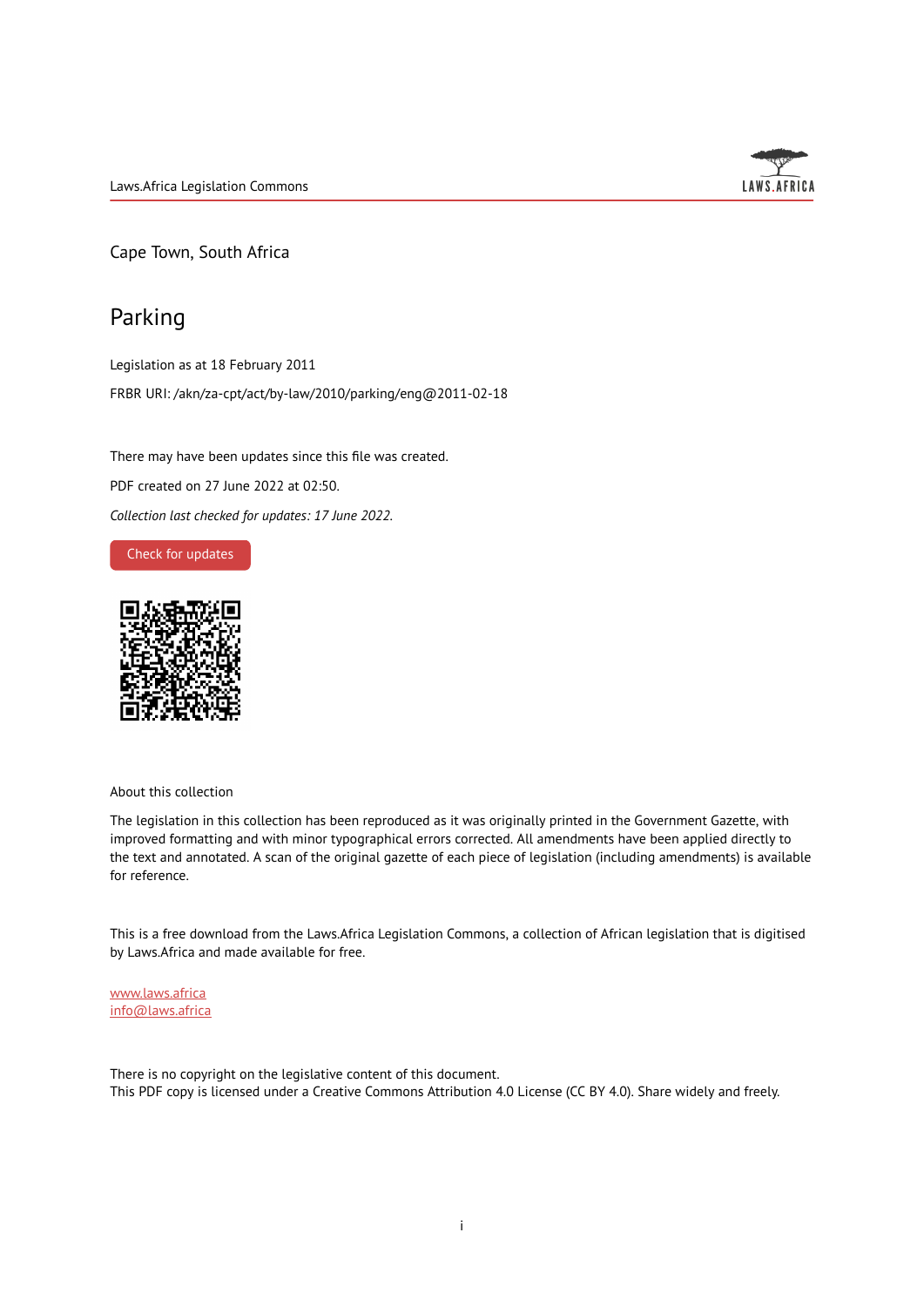# Parking Contents

| 18. Reserved parking for the disabled, diplomatic corps, south african police services and other identified |  |
|-------------------------------------------------------------------------------------------------------------|--|
|                                                                                                             |  |
|                                                                                                             |  |
|                                                                                                             |  |
|                                                                                                             |  |
|                                                                                                             |  |
|                                                                                                             |  |
|                                                                                                             |  |
|                                                                                                             |  |
|                                                                                                             |  |
|                                                                                                             |  |
|                                                                                                             |  |
|                                                                                                             |  |
|                                                                                                             |  |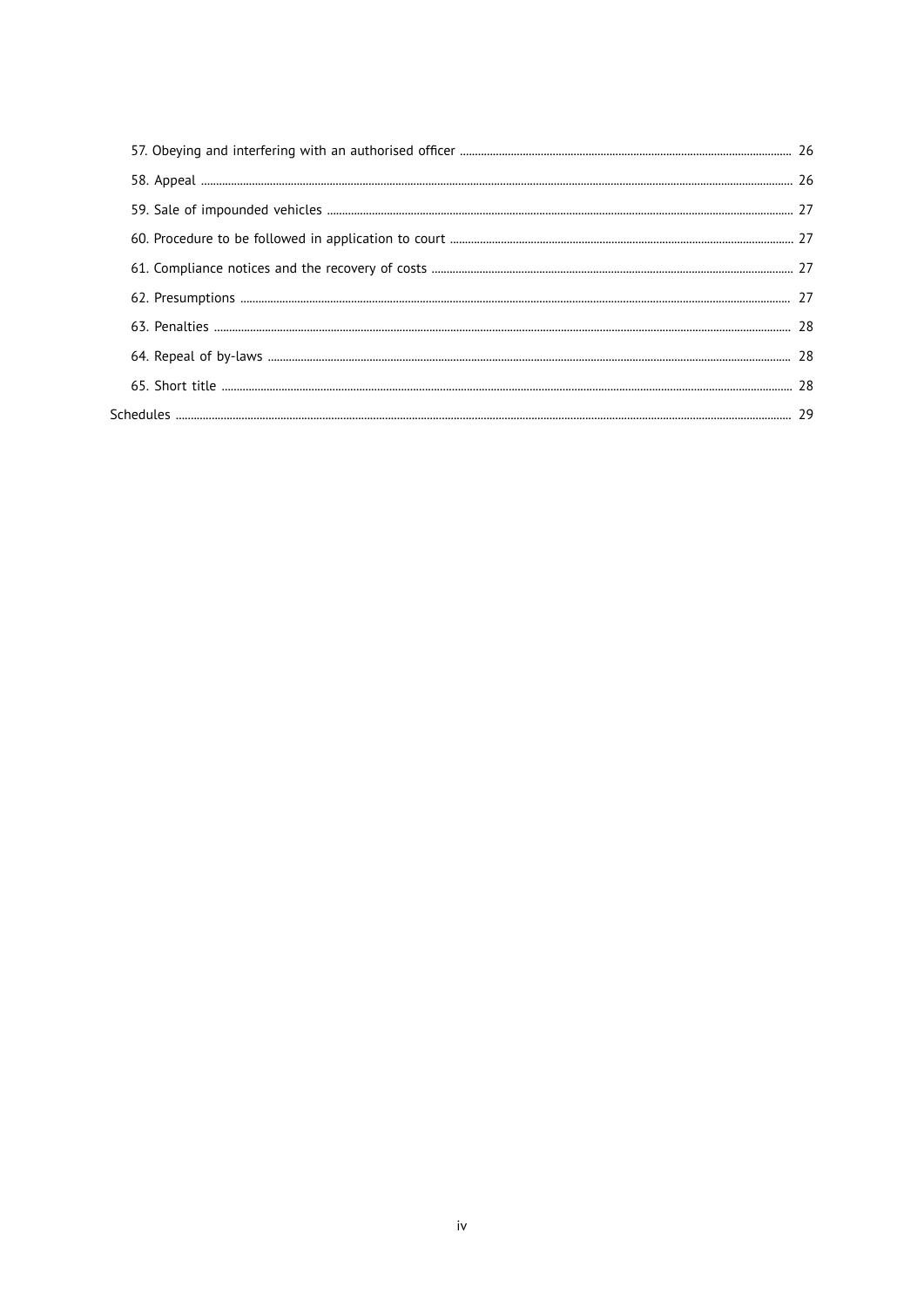# **Cape Town South Africa**

# **Parking By-law, 2010**

Published in Western Cape [Provincial](https://commons.laws.africa/akn/za-cpt/act/by-law/2010/parking/media/publication/za-cpt-act-by-law-2010-parking-publication-document.pdf) Gazette no. 6847 on 18 February 2011

### **Commenced on 18 February 2011**

*[This is the version of this document from 18 February 2011 and includes any amendments published up to 17 June 2022.]*

WHEREAS section 156(2) and (5) of the Constitution provides that a municipality may make and administer bylaws for the effective adminis- tration of the matters which it has the right to administer, and to exercise any power concerning a matter reasonably necessary for, or incidental to, the effective performance of its functions;

AND WHEREAS Part B of Schedule 5 to the Constitution lists traffic and parking as a local government matter to the extent set out in section  $155(6)(a)$  and  $(7)$ ;

AND WHEREAS the City of Cape Town seeks to regulate parking within its area of jurisdiction and matters incidental thereto; AND NOW THEREFORE, BE IT ENACTED by the Council of the City of Cape Town, as follows

### <span id="page-4-0"></span>**1. Definitions**

—

(1) In this By-law, unless the context otherwise indicates:

"**animal**" means any equine, bovine, sheep, goat, poultry, camel, dog, cat, or other domestic animal or bird, or any wild animal, or reptile which is in captivity or under the control of a person, or insects, such as, but not limited to, bees which are kept or are under the control of a person;

"**approved**" means approved by the City, and "approval" has a corresponding meaning;

"**authorised officer**" means an inspector of licences, examiner of vehicles, examiner for driving licences, traffic warden or a traffic officer, and includes any other person appointed as an inspector of licences, examiner of vehicles, examiner for driving licences, traffic warden or a traffic officer in terms of section 3A of the National Road Traffic Act, 1996(Act No. 93 of [1996\)](https://resolver.laws.africa/resolve/akn/za/act/1996/93), and includes any person nominated by any organi- sation and authorised by the City;

"**authorised official**" means any employee of the City who is responsible for the performance of any function or the exercise of any power in terms of this by-law or any employee of the City assigned or delegated to perform any function or exercise any power in the implementa- tion of this by-law;

"**bridge**" means a bridge, as contemplated in the National Road Traffic Act, 1996 (Act 93 of [1996](https://resolver.laws.africa/resolve/akn/za/act/1996/93));

"**bus**" means a motor vehicle designed or lawfully adapted by a registered manufacturer in compliance with the National Road Traffic Act, 1996 ( $\Delta$ ct 93 of [1996\)](https://resolver.laws.africa/resolve/akn/za/act/1996/93), to carry more than 34 persons, including the driver, and includes a bus train;

"**bus stop**" means a demarcated place or stand where passengers may board or alight from a bus, and which is distinguished by the appro- priate traffic sign to indicate the type of bus or, where applicable, the name of the concern entitled to use the bus stop;

"**bus train**" means a bus which—

- (a) consists of two sections that connect to form a unit;
- (b) can swivel in a horizontal plane at the connections between such sections;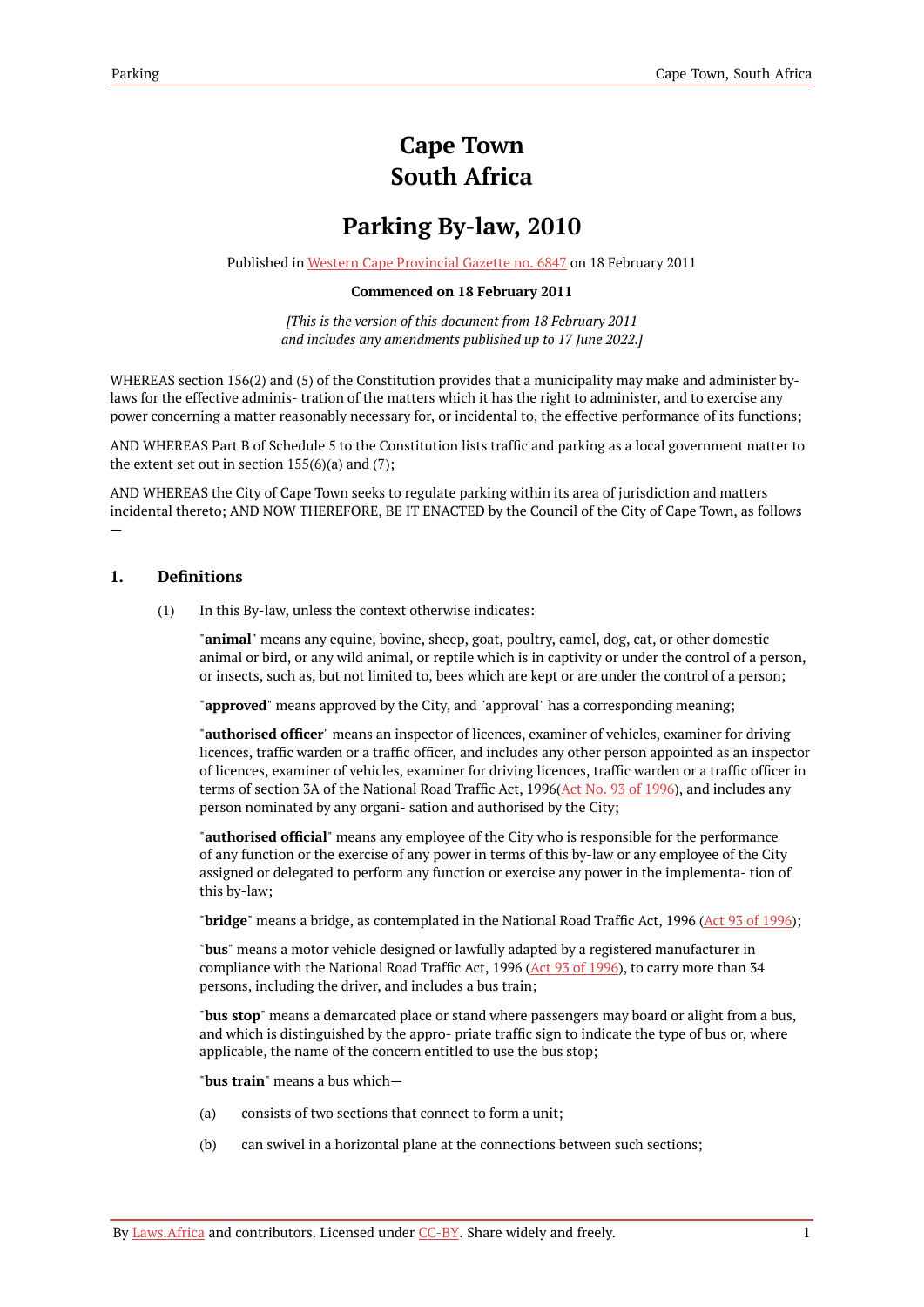- (c) is designed or adapted solely or principally for the conveyance of the driver and at least 100 other persons; and
- (d) has a continuous passageway over its length;

"**caravan**" means any vehicle permanently fitted out for use by persons for living and sleeping purposes, whether or not such vehicle is a trailer;

"**Chief Traffic Officer**" means the Chief Traffic Officer of the City to whom any function, power or duty has been delegated, and includes any other officer under his or her control;

"**City**" means the City of Cape Town established by Provincial Notice 479 of 2000, and includes any political structure, political office bearer, duly authorised agent thereof or any employee acting in terms of delegated or sub-delegated authority; ;

"**City bus**" means a bus forming part of a bus service operated by the City, or by a municipal entity of the City, whether so operated itself or through a service provider contracted to the City or a municipal entity of the City;

"**city card**" means any document or card, irrespective of the form thereof, issued by the City in order to be used as a method of payment for parking;

"**combined parking meter**" means an appliance in which more than one parking meter is contained;

"**coupon**" means a device, whether electronic or not, which either by itself or in connection with any other thing entitles or purports to entitle the holder thereof to park any vehicle in a parking bay or parking ground, and includes any device approved by the City from time to time;

"**dealer**" means a person who, for gain, carries on the business of selling, buying, exchanging or garaging vehicles;

"**dedicated busway**" means a roadway for the exclusive use of buses and other authorised vehicles, which may be a separate facility in its own right-of-way, part of the surfaced width of a road used by general traffic and separated from general lanes by a painted line, or part of the surfaced width of a road used by general traffic and separated from general traffic by a barrier kerb or any other such physical separation;

"**driver**" means any person who drives or attempts to drive any vehicle or who rides or attempts to ride any pedal cycle and "drive" or any like word has a corresponding meaning;

"**event**" means—

- (a) any sporting, recreational or entertainment event, including live acts;
- (b) any educational, cultural or religious event;
- (c) any business event, including marketing, public relations and promotional or exhibition events;
- (d) any charitable event, including any conference, organizational or community event,

or any similar activity hosted at a stadium, venue or along a route or its precinct that is planned, has a clear programme, control and account- ability, but excludes an event hosted by a private person in his or her private capacity at any venue, or filming staged in terms of the by-law relating to Filming;

"**examiner of vehicles**" means an 'examiner of vehicles' as defined in section 1 of the National Road Traffic Act, 1996 (Act 93 of [1996](https://resolver.laws.africa/resolve/akn/za/act/1996/93)); "footpath" means that portion or lateral extremities of the public road which, although not actually defined or made, is habitually used by pedestrians as a sidewalk;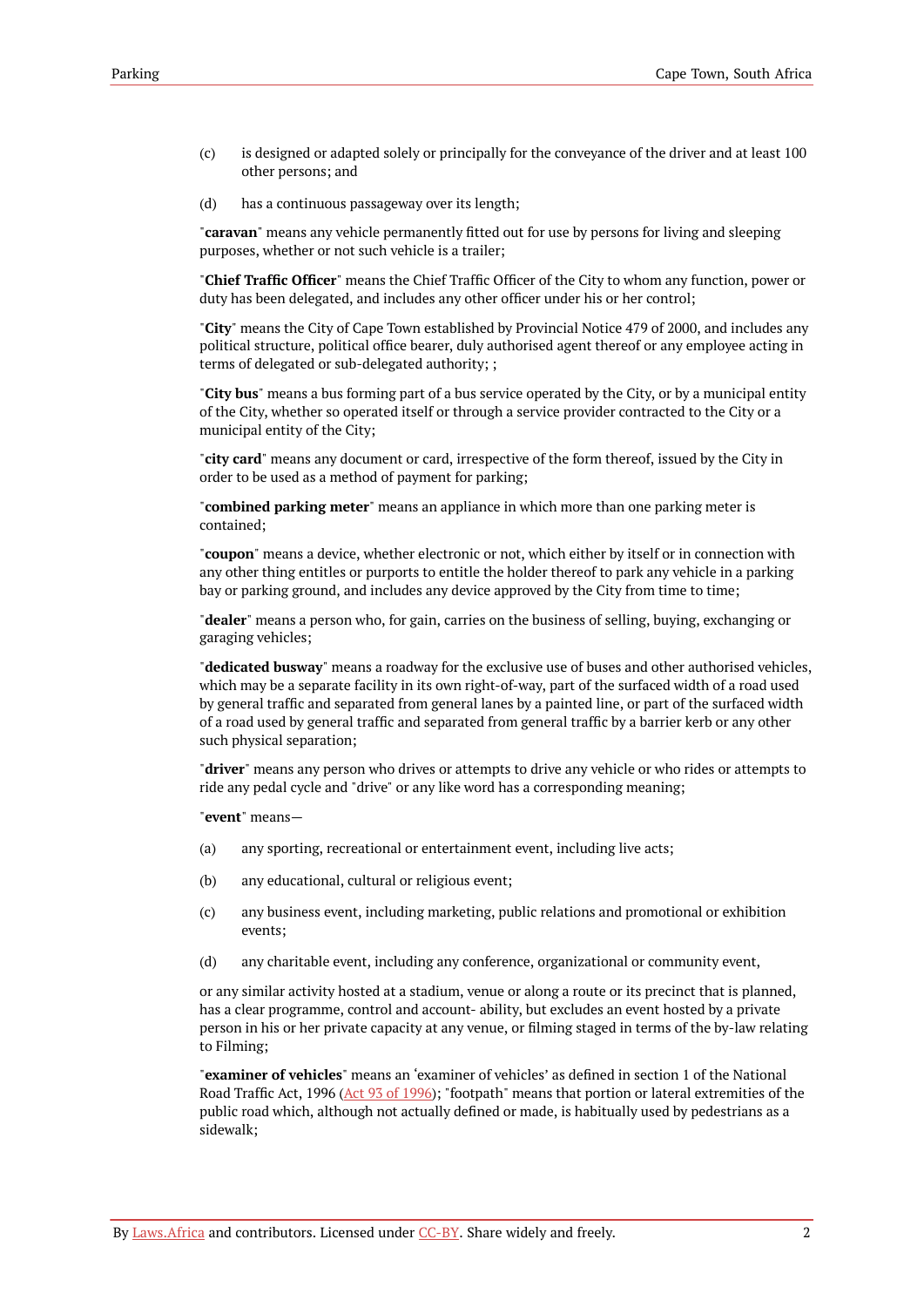"**goods vehicle**" means a motor vehicle, designed or adapted for the conveyance of goods on a public road;

"**heavy motor vehicle**" means a motor vehicle or a combination of motor vehicles the gross vehicle mass of which vehicle or combination of vehicles exceeds 3,500kg;

"**holding area**", in relation to a taxi, means a place, other than a rank, where a taxi remains until space for it is available at a rank or stopping place;

"**marshal**" means a person who arranges passenger and vehicle-related procedures at taxi facilities;

"**mechanically or otherwise controlled parking ground**" means a parking ground to which entry is controlled by a mechanism, such as a boom, which opens or is manually opened on presentation of proof that any payment was or is to be made as determined by the City in the annual schedule of tariffs;

"**metered parking bay**" means a parking bay in respect of which a parking meter has been installed or in respect of which a hand held device is used or electronic payment system has been implemented;

"**metered parking ground**" means a parking ground or any part thereof where parking is controlled by means of a parking meter or meters;

"**midi-bus**" means a motor vehicle designed or lawfully adapted by a registered manufacturer in compliance with the National Road Traffic Act, 1996 (Act 93 of [1996\)](https://resolver.laws.africa/resolve/akn/za/act/1996/93), to carry more than 16 but less than 35 persons, including the driver;

"**mini-bus**" means a motor vehicle designed or lawfully adapted by a registered manufacturer in compliance with the National Road Traffic Act, 1996 (Act 93 of [1996\)](https://resolver.laws.africa/resolve/akn/za/act/1996/93), to carry more than nine but not more than 16 seated persons, including the driver;

"**minibus-taxi**" means a motor car, a midi-bus or a mini-bus with an operating licence authorising it to operate an unscheduled public trans- port service on a specific route or routes, or where applicable, within a particular area;

"**Minister**" means the National or Provincial Minister of Transport;

"**motor vehicle**" means any self-propelled vehicle and—

- (a) a trailer; and
- (b) a vehicle having pedals and an engine or an electric motor as an integral part thereof or attached thereto and which is designed or adapted to be propelled by means of such pedals, engine or motor, or both such pedals and engine, or motor, but does not include—
	- (i) a vehicle propelled by electrical power derived from storage batteries and which is controlled by a pedestrian; or
	- (ii) a vehicle with a mass not exceeding 230 kilograms and specially designed and constructed, and not merely adapted, for the use of any person suffering from some physical defect or disability and used solely by such person;

"**operate**", in relation to a vehicle, means to use or drive a vehicle, or to permit a vehicle to be used or driven on a public road, or to have or to permit a vehicle to be on a public road;

"**operating license**" means an operating licence contemplated by the National Land Transport Act, 2009 (Act 5 of [2009](https://resolver.laws.africa/resolve/akn/za/act/2009/5));

"**operator**" means a public transport operator, as defined in the National Road Traffic Act, 1996 (Act 93 of [1996](https://resolver.laws.africa/resolve/akn/za/act/1996/93)), being a person carrying on the business of a public passenger road transport service;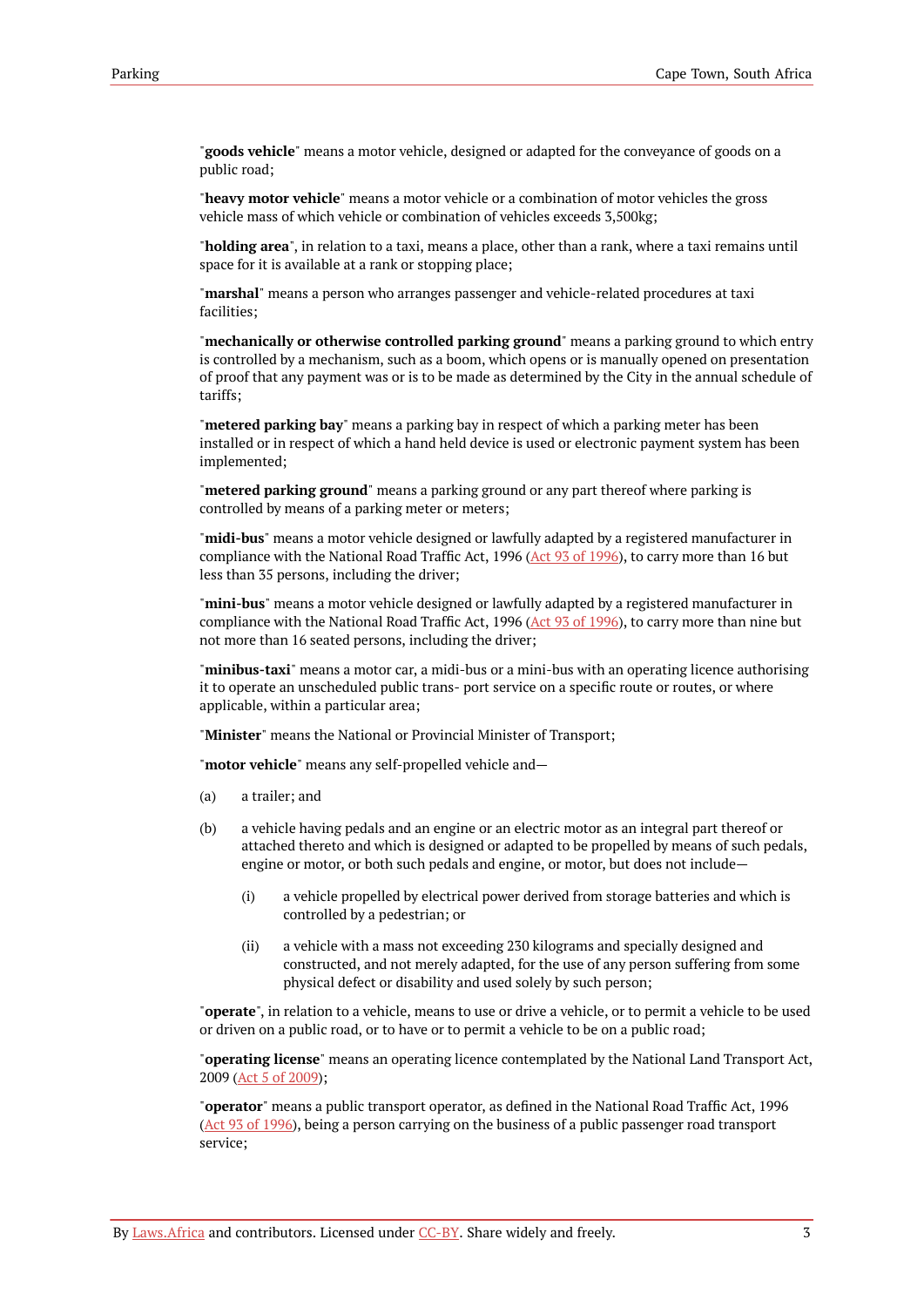"**organization**" means a group of people, company, association or body representing parking marshals that operates a parking marshal service or a parking management service in certain geographical areas as approved by the City;

"**owner**" in relation to a vehicle, means—

- (a) the person who has the right to the use and enjoyment of a vehicle in terms of common law or a contractual agreement with the titleholder of such vehicle;
- (b) a person referred to in paragraph (a), for any period during which such a person has failed to return that vehicle to the titleholder in accordance with the contractual agreement referred to in paragraph (a); and
- (c) a person who is registered as such in accordance with regulations issued under section 4 of the National Road Traffic Act, 1996 (Act 93 of [1996\)](https://resolver.laws.africa/resolve/akn/za/act/1996/93);

"**park**" means to keep a vehicle, whether occupied or not, stationary for a period of time longer than is reasonably necessary for the actual loading or unloading of persons or goods, but does not include any such keeping of a vehicle by reason of a cause beyond the control of the person in charge of such vehicle, and "parking" has a corresponding meaning;

"**parking attendant**" means a person rendering a parking service for his or her own account;

"**parking marshals**" means a person in the employ of an organization to render a parking management service to drivers in a public place or on a public road;

"**parking bay**" means a demarcated area within which a vehicle is to be parked in terms of this Bylaw, demarcated as such by the City upon the surface of a parking ground or a public road;

"**parking ground**" means any area of land or any building set aside by the City as a parking ground or garage for the parking of vehicles by members of the public, whether or not charges are prescribed by this By-law for the use thereof;

"**parking meter**" means a device commissioned in terms of this By-law, registering and visibly recording the parking time either by means of a meter affixed to the device, or on a parking meter ticket issued by the device, or any other device by which parking time can be recorded whether operated by an authorized official or a service provider approved by the City;

"**parking period**" means the maximum continuous period during which a vehicle is permitted to park in a parking ground or parking bay as indicated by a road traffic sign;

"**passenger**" means any person in or on a vehicle, but does not include the driver or the conductor;

"**pay-and-display machine**" means any machine or device installed or operated at a pay-anddisplay parking ground for the sale of coupons;

"**pay-and-display parking ground**" means a parking ground in which a parking coupon must be obtained from a parking coupon vending machine which is situated in or in close proximity of the parking ground;

"**pedal cycle**" means any bicycle or tricycle designed for propulsion solely by means of human power;

"**prescribed**" means determined by resolution of the City, and in relation to a fee, means as set out in the tariff policy of the City;

"**prescribed coin**" means a coin of the Republic of South Africa being legal tender in terms of the South African Mint and Coinage Act, 1964 (Act 78 of [1964](https://resolver.laws.africa/resolve/akn/za/act/1964/78)), of the denomination indicated on the parking meter concerned and includes debit, credit or city cards and any other method of payment as may be approved and prescribed by the City from time to time;

"**public place**" means any square, park, recreation ground, sports ground, sanitary lane or open space which has—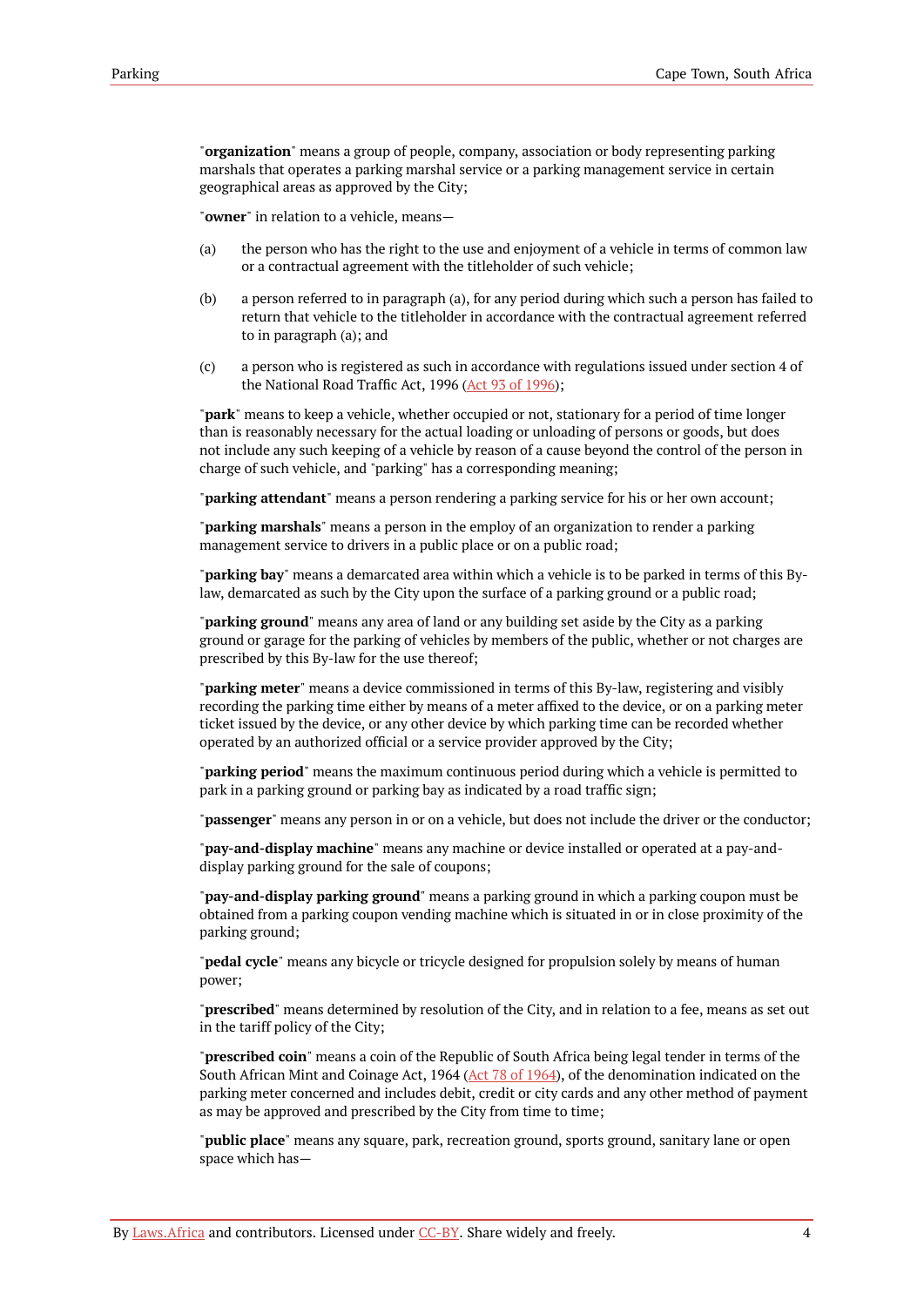- (a) in connection with any subdivision or layout of land into erven, been provided, reserved or set apart for use by the public, or the owners, or occupiers of such erven, whether or not it is shown on a general plan, plan of subdivision or diagram;
- (b) at any time been dedicated to the public;
- (c) been used by the public without interruption for a period of at least 30 years; or
- (d) at any time been declared or rendered as such by the City or other competent authority;

"**public road**" means any road, street, cycle path, thoroughfare, parking ground, dedicated busway, parking bay or any other similar place, and includes—

- (a) the verge of any such public road;
- (b) any footpath, sidewalk or similar pedestrian portion of a road reserve;
- (c) any bridge, ferry or drift traversed by any such public road;
- (d) any other object belonging to such public road, which has at any time been—
	- (i) dedicated to the public;
	- (ii) used without interruption by the public for a period of at least 30 years;
	- (iii) declared or rendered as such by the City or other competent authority; or
	- (iv) constructed by a local authority; and
- (e) any land, with or without buildings or structures thereon, which is shown as a public road on—
	- (i) any plan of subdivision or diagram approved by the City or other competent authority and acted upon; or
	- (ii) any general plan as defined in the Land Survey Act, 1997 (Act 8 of [1997\)](https://resolver.laws.africa/resolve/akn/za/act/1997/8), registered or filed in a deeds registry or Surveyor General's office, unless such land is on such plan or diagram described as a private public road;

"**rank access token**" means a colour-coded sticker or other means of identification issued by the City to the holder of a valid operating licence; "regulation" means a regulation under the National Road Traffic Act, 1996 (Act 93 of [1996](https://resolver.laws.africa/resolve/akn/za/act/1996/93));

"**residence**" means a building, or part of a building, that is—

- (a) fixed to land;
- (b) designed or approved by the City, for human habitation by a single family unit; and
- (c) used for residential purposes;

"**semi-trailer**" means a trailer having no front axle and so designed that at least 15% of its tare is super-imposed on and borne by the vehicle drawing such trailer;

"**sidewalk**" means that portion of a public road between the outer boundary of the roadway of a road and the boundary lines of adjacent prop- erties or buildings which is intended for the use of pedestrians;

"**special parking place**" means a rank, stand or bus stop established by the City on a public road within the City for the parking or standing of a taxi or a bus;

"**stand**" in relation to a bus, means the place where a bus route starts or ends;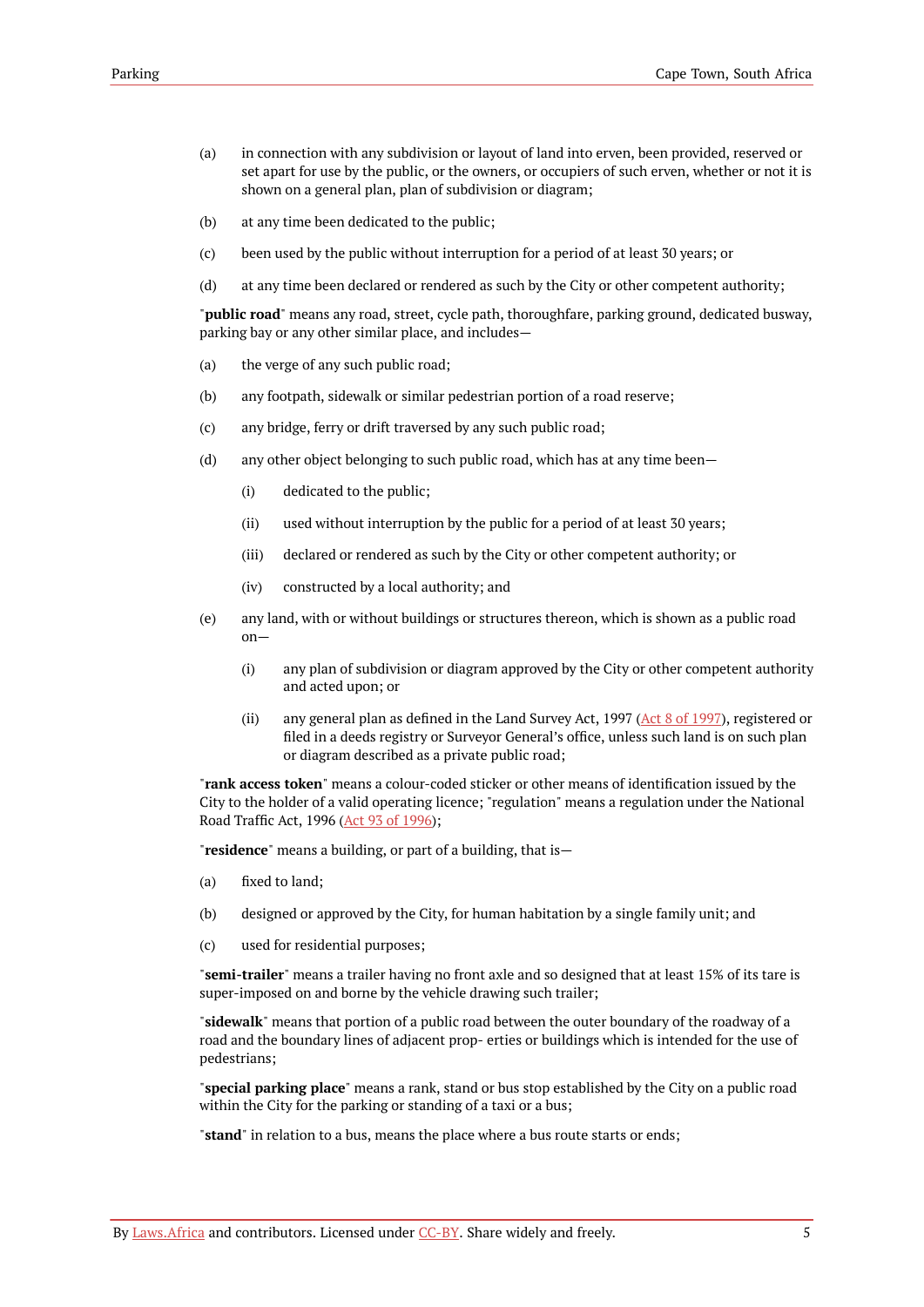"**stop**" in relation to a taxi stopping in a stopping place on a public road, means to keep a taxi, whether occupied or not, stationary for a period of time no longer that is reasonably necessary for the actual loading or off-loading of persons or goods, but does not include any such stopping by reason of a cause beyond the control of the driver of such taxi;

"**stopping place**" in relation to—

- (a) a taxi, means the place designated by the City where a taxi may stop to pick up or drop off passengers; and
- (b) a bus, means a bus stop;

"**tare**" in relation to a motor vehicle, means the mass of such a vehicle ready to travel on a road and includes the mass of—

- (a) any spare wheel and of all other accessories and equipment supplied by the manufacturer as standard for the particular model of motor vehicle concerned;
- (b) anything which is a permanent part of the structure of such vehicle;
- (c) anything attached to such vehicle so as to form a structural alteration of a permanent structure; and
- (d) the accumulators, if such vehicle is self-propelled by electrical power, but does not include the mass of—
	- (i) fuel; and
	- (ii) anything attached to such vehicle which is not of the nature referred to in subsection (a) or (b);

"**taxi**" means a motor vehicle which plies for hire, is operated for reward, and includes—

- (a) a mini-bus, a midi-bus, motor tricycle or motor quadrucycle, and includes a minibus-taxi; and
- (b) a metered taxi;

"**taxi association**" means a taxi association recognized as such by the City and the Western Cape Provincial Government;

"**taxi facility**" means a holding area, special parking place, stopping place, rank, terminal and any other facility that is specifically identified and designated by the City for the exclusive use of taxis and, regarding a minibus-taxi making use of a bus stop in terms of section 5, includes a bus stop;

"**taxi operator**" means the person responsible for the use of a taxi, provided that in terms of Chapter IV of the National Road Traffic Act, 1996 (Act 93 of [1996\)](https://resolver.laws.africa/resolve/akn/za/act/1996/93), it means the person who has been registered as the operator of such vehicle;

"**taxi rank**" means a taxi facility identified by the City where a taxi may stand to ply for hire or to pick up passengers for their conveyance for reward;

"**temporary taxi facility**" means a taxi facility contemplated in section 49(2);

"**trailer**" means a vehicle which is not self-propelled and designed or adapted to be drawn by a motor vehicle, but does not include a side- car fitted to a motor cycle;

"**tri-cycle**" means a three-wheeled cycle exclusively designed or prepared for the conveyance of goods and propelled solely by human power; "verge" means that portion of a road, street or thoroughfare, including the sidewalk, which is not the roadway or the shoulder;

"**vehicle**" means a device designed or adapted mainly to travel on wheels, tyres or crawler tracks and includes such a device which is con- nected with a draw-bar to a breakdown vehicle and is used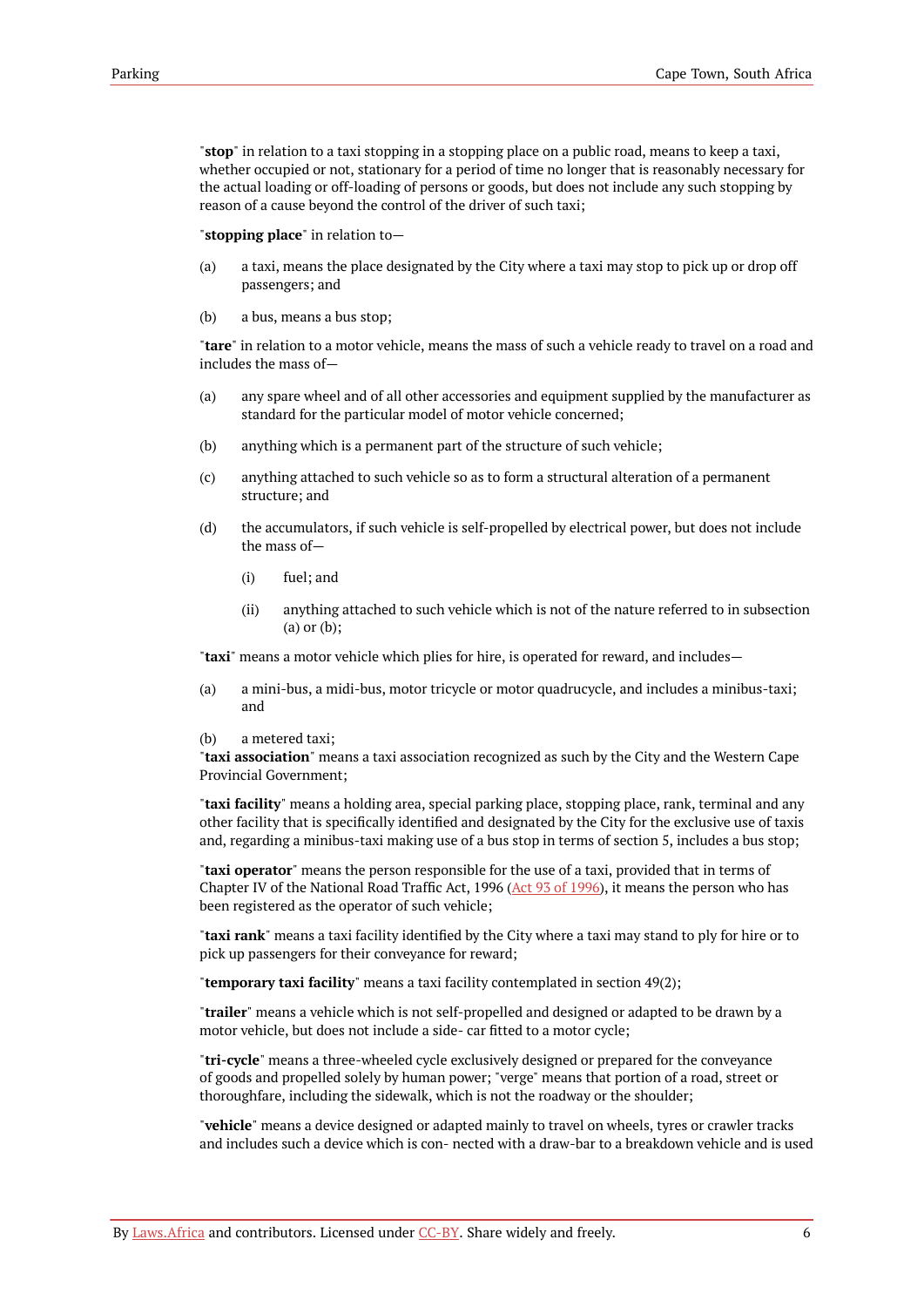as part of the towing equipment of a breakdown vehicle to support any axle or all the axles of a motor vehicle which is being salvaged, other than such a device which moves solely on rails.

(2) In this By-law, a word or expression that has been defined in the National Road Traffic Act, 1996 (Act 93 of [1996](https://resolver.laws.africa/resolve/akn/za/act/1996/93)), has that meaning, unless the context otherwise indicates.

### <span id="page-10-0"></span>**2. Purpose**

<span id="page-10-1"></span>The purpose of this By-law is to control parking within the area of jurisdiction of the City in order to provide a safe environment.

# **Chapter 1 General provisions relating to parking**

# **Part 1 – General provisions**

### <span id="page-10-3"></span><span id="page-10-2"></span>**3. Control of parking**

- (1) Whenever the public or a number of persons are entitled or allowed to use, as a parking place, an area of land, including land which is not part of a public road or a public place, an authorised officer may, in cases of emergency or when it is desirable in the public interest, direct and regulate traffic thereon.
- (2) The City may manage parking and collect any fees related to parking or appoint a service provider to manage parking and to collect any fees related to parking.
- (3) No person may without the prior written approval of the City erect or place any sign or notice in any position or place indicating that parking in any parking bay is either reserved for a person or a class of persons.
- (4) The City may operate a parking management system in areas and during times determined by the City from time to time.
- (5) A person who disregards an instruction of an authorised officer in terms of subsection (1) or who erects or places a sign or notice in contraven- tion of subsection (3) or who contravenes subsection (4) commits an offence.

### <span id="page-10-4"></span>**4. Parking in a loading zone**

- (1) No person who operates or who is in charge of a vehicle on a public road may allow, subject to subsections (2) and (3), the vehicle to remain stationary in a loading zone—
	- (a) between the hours of 07:00 and 18:00 on Mondays to Saturdays, except where such day is a Public Holiday;
	- (b) between the hours of 07:00 to 14:00 on Sundays, except where such day is a Public Holiday; or
	- (c) between other restricted hours as may be specified in respect of a particular loading zone by a road traffic sign or marking.
- (2) No person who operates or who is in charge of a vehicle on a public road may allow a vehicle, other than a goods vehicle, to remain station- ary in a loading zone for more than five minutes continuously, except while actually loading or off-loading persons or goods and while a licensed driver is in attendance at the vehicle.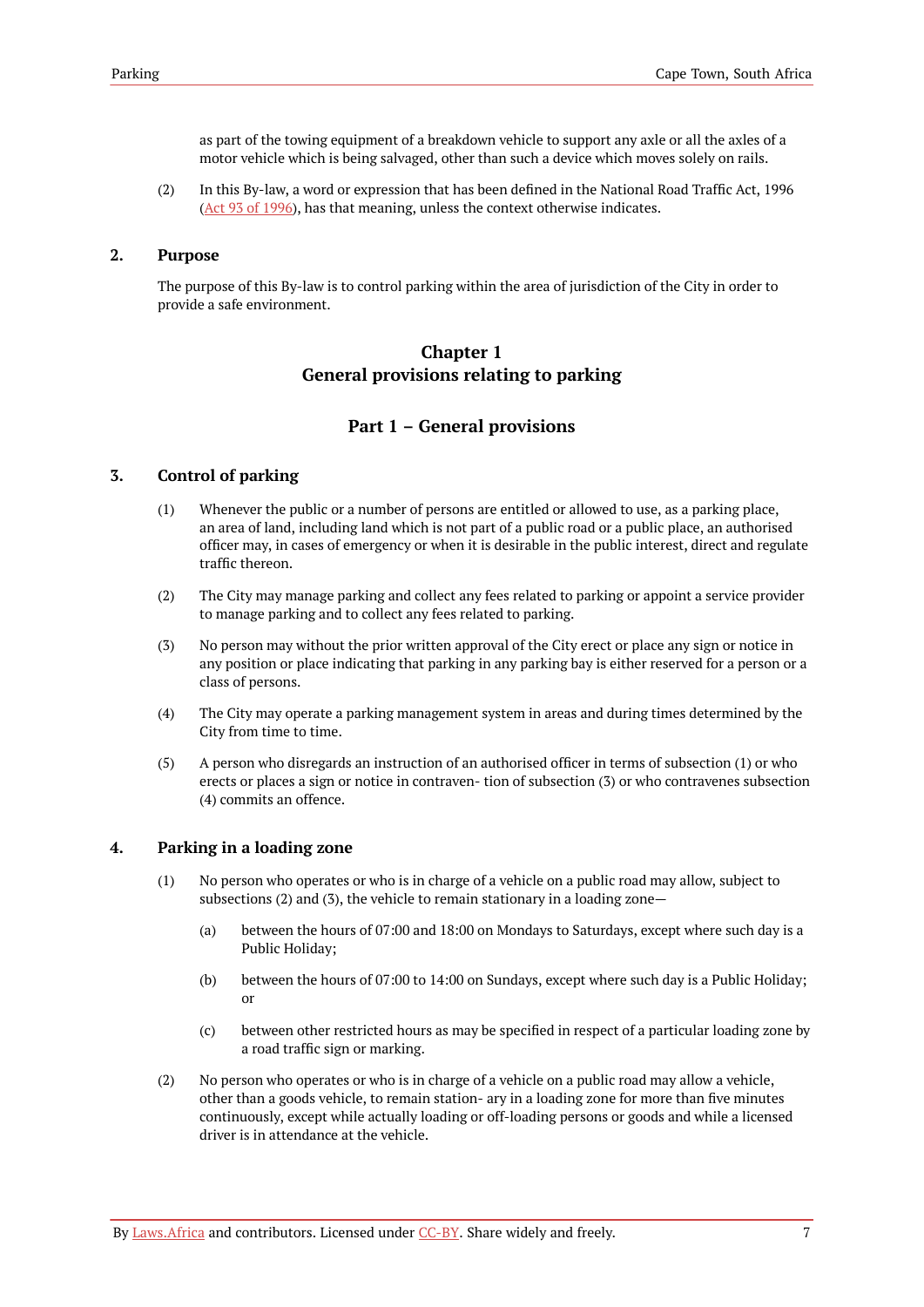- (3) No person who operates or who is in charge of a vehicle on a public road may allow a goods vehicle to remain stationary in a loading zone for more than 30 minutes continuously, except while the vehicle is being actually loaded or off-loaded.
- (4) The driver of a vehicle, other than a goods vehicle, stationary in a loading zone must immediately remove the vehicle from the loading zone upon being directed to do so by an authorised officer, even if the vehicle has not been stationary therein for longer than the maximum period allowed in respect of a vehicle of that class.
- (5) A person who contravenes a provision of this section commits an offence.

### <span id="page-11-0"></span>**5. Parking at a bus stop or in a dedicated busway**

- (1) No person who operates or who is in charge of a vehicle on a public road may—
	- (a) in the case of a vehicle other than a bus or a minibus-taxi, allow the vehicle to remain stationary at a bus stop;
	- (b) in the case of a vehicle other than a City bus, allow the vehicle to be driven, park or remain stationary in a dedicated busway or at the entrance to a dedicated busway or in a manner inhibiting the movement of a City bus in, into or from such busway.
- (2) Subsection (1)(a) does not apply to a driver or person in charge of a vehicle who allows such vehicle to remain stationary at a bus stop where that bus stop is located in a driving lane of a public road, where the vehicle is kept stationary in order to comply with a traffic signal or for another reason linked to road safety; Provided that such driver or person in charge does not allow passengers to board or alight from the vehicle.
- (3) A person who contravenes subsection (1) commits an offence.

# <span id="page-11-1"></span>**6. Parking in a public road**

- (1) No person who operates or who is in charge of a vehicle on a public road may park the vehicle in any public road within the municipal area for a period beyond that indicated on a road traffic sign relevant to the specific area.
- (2) No person may leave a vehicle in the same place in a parking bay for a continuous period of more than seven days.
- (3) No person may park a heavy motor vehicle designed, adapted or used for the conveyance of goods anywhere in the municipal area, except on private land or in those areas where road traffic signs regulating such parking have been erected.
- (4) A person who contravenes a provision of this section commits an offence.

### <span id="page-11-2"></span>**7. Parking upon a traffic island**

- (1) No person may park a vehicle upon a traffic island, unless directed or instructed to do so by an authorised officer or unless a parking bay has been demarcated upon such traffic island.
- (2) A person who parks a vehicle upon a traffic island in contravention of subsection (1), or who fails to comply with a direction or instruction by an authorised officer commits an offence.

### <span id="page-11-3"></span>**8. Parking by a dealer or seller of a vehicle**

(1) No dealer or seller of a vehicle may park or allow to be parked on the verge of a public road within the municipal area a vehicle which is for sale or for rental, whether advertised as such or not.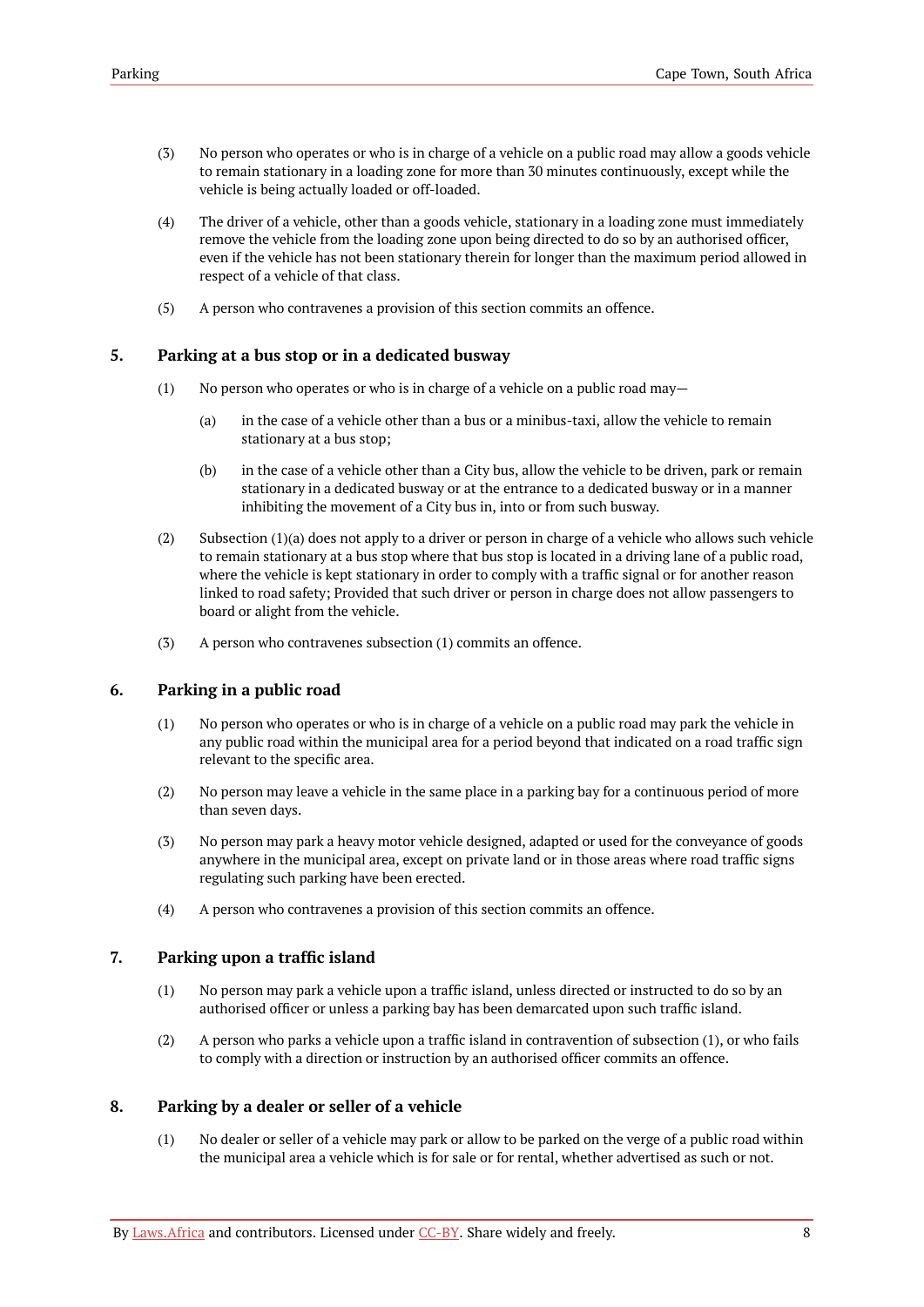(2) A dealer or seller who contravenes subsection (1) commits an offence.

# <span id="page-12-0"></span>**9. Parking of a vehicle under repair**

- (1) No person responsible for the control of a business of recovering or repairing vehicles may park, cause or permit to be parked, in any pub- lic road or public place within the municipal area any vehicle that is in a state of disrepair, which has been placed in his or her charge in the course of the business of recovering or repairing.
- (2) A person who contravenes subsection (1) commits an offence.

# <span id="page-12-1"></span>**10. Parking of heavy vehicles and caravans**

- (1) No person may, for an uninterrupted period exceeding two hours, except on places reserved for the parking of heavy vehicles, park on a public road within the municipal area—
	- (a) a motor vehicle with a tare exceeding 3500 kg;
	- (b) a trailer not attached to a vehicle;
	- (c) a semi-trailer, or
	- (d) a caravan not attached to a vehicle.
- (2) Whenever a vehicle is parked in contravention of subsection (1), it is deemed that the owner thereof has parked such vehicle, unless the con- trary is proved.
- (3) A person who contravenes subsection (1) commits an offence.

# <span id="page-12-2"></span>**11. Exemption of medical practitioners from parking restrictions**

- (1)
- (a) Registered general medical practitioners to whom a badge has been issued in terms of subsection (3)(a) are exempt from the provisions of this By-law, subject to paragraph (b), when using, on a bona fide professional domiciliary visit, a motor vehicle on which is displayed a badge conforming with the requirements of subsection (2) issued to him or her by the City.
- (b) A person contemplated in paragraph (a) is not exempt from a provision prohibiting the stopping of a vehicle or the parking of a vehicle in a bus stop or across an entrance.

(2)

- (a) The badge must be a windscreen sticker badge displaying on the face thereof—
	- (i) a serial number; and
	- (ii) the name of the person to whom it is issued.
- (b) The badge must be displayed on the lower left corner of the windscreen and must have a pocket in which the person contemplated in subsection (1) inserts a white card showing the address at which the holder of the badge is actually making a professional domiciliary visit at the time the motor vehicle to which it is affixed is parked, and the address shown on the card must be easily legible from outside the vehicle.
- (c) The address referred to in paragraph (b) must be the same street or a street adjoining and in close proximity to the place where the vehicle is parked.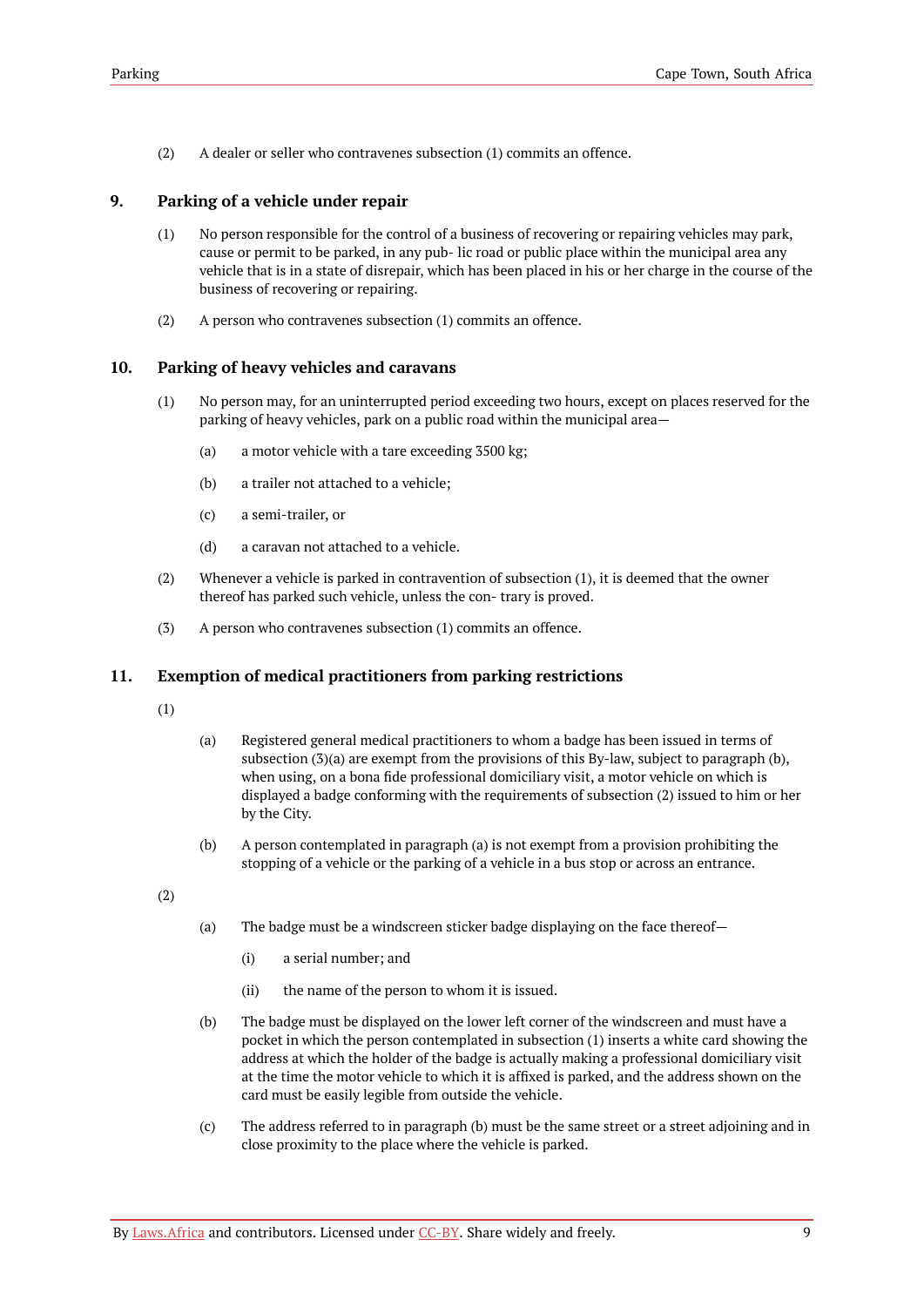#### (3)

- (a) Written application for the issue of a badge must be made to the City and if the City approves the application, it must issue a badge bear- ing a registered serial number to the applicant.
- (b) The City must keep a register in which it records—
	- (i) The badge issued by it;
	- (ii) the serial number allocated to a badge; and
	- (iii) the name of the holder of a badge.
- (c) The City may issue a duplicate badge.
- (d) Where the City has reason to believe that any holder of a badge is abusing a privilege conferred by the badge, it may withdraw the badge from the holder and the privileges conveyed by the badge shall thereupon cease.
- (e) The City may charge a fee for the issuing of a badge or a duplicate thereof.
- (f) The City may prescribe the period for which a badge will be valid.
- (4) Application for a badge must be made on a form provided for this purpose by the City.
- (5) A person who displays a forged badge or a badge which was not issued by the City commits an offence.

### <span id="page-13-0"></span>**12. Outspanning in public roads**

- (1) No person may outspan or allow to be outspanned in any public road or public place any vehicle drawn by animals, or detach or leave in any public road or public place any trailer, caravan or vehicle which is not self-propelled, however, this provision does not apply when such vehicle is being loaded or off-loaded.
- (2) A person who contravenes subsection (1) commits an offence.

# **Part 2 – Parking permits**

# <span id="page-13-2"></span><span id="page-13-1"></span>**13. Resident parking permit**

- (1) Subject to any conditions the City may impose and subject to section 17(1) and (2), a resident parking permit may be granted to persons—
	- (a) who reside in a residence—
		- (i) situated on a section of road in circumstances where parking immediately adjacent to the residence is regulated by time;
		- (ii) in circumstances where not more than one person who resides in the residence is the holder of a current permit; and
		- (iii) situated on a section of road in circumstances where the issue of the permit would not unduly impede the flow of traffic either on the road or in the area; and
	- (b) whose residence does not have and cannot reasonably provide off-street parking.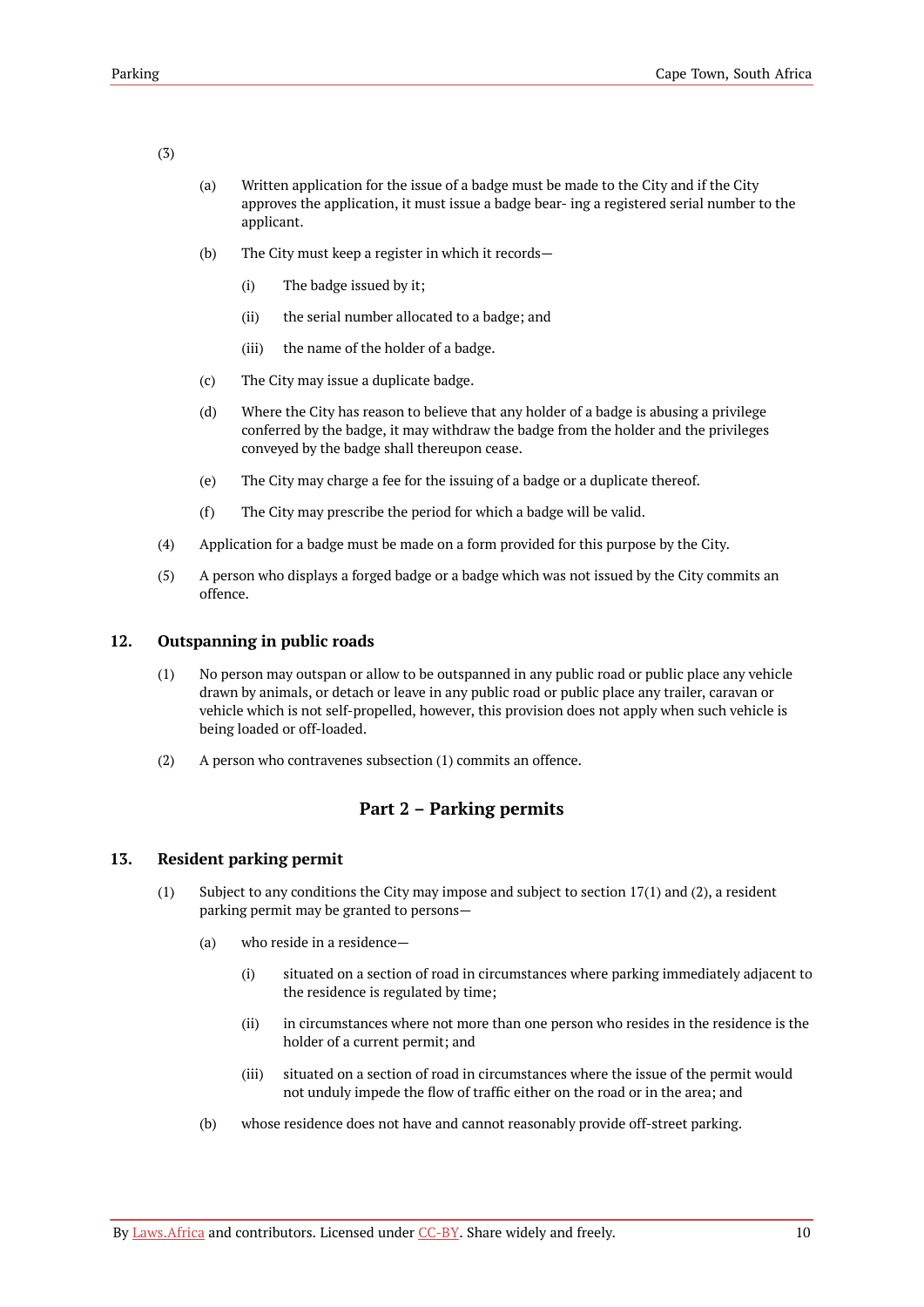- (2) Subject to any conditions the City may impose and subject to section 17(1) and (2), a resident parking permit may be granted to persons—
	- (a) who reside in a residence that is situated in an area that is in the vicinity of a sports stadium, field or facility, or any field or facility where an event is hosted; and
	- (b) in circumstances where such an area is cordoned off or declared a zone where access is denied to vehicles,

to enter and park a vehicle in such area, cordoned off or declared zone.

(3) A person who parks a vehicle in contravention of subsection (1) commits an offence.

#### <span id="page-14-0"></span>**14. Temporary parking permit**

- (1) Subject to any conditions the City may impose and subject to section 17(1), a temporary parking permit may be granted to allow the holder of the permit to park one or more vehicles in a designated parking space for a period specified in the permit despite an indication on an official traffic sign to the contrary and despite the fact that paid parking would otherwise apply to the space.
- (2) A temporary parking permit may only be granted if the City is satisfied that—
	- (a) the applicant is engaged in some temporary activity affecting premises immediately adjacent to the designated parking space to which the application relates; and
	- (b) it is not reasonably practical for the applicant to carry out that activity unless the designated parking space to which the application relates are allocated to the exclusive use of the applicant for the duration of the activity.
- (3) A person who parks a vehicle in contravention of subsection (1) commits an offence.

### <span id="page-14-1"></span>**15. Work zone permit**

- (1) Subject to any conditions the City may impose and subject to section 17(1) and (3), a work zone parking permit may be granted for driv- ing, parking or building or construction purposes in a parking bay or parking ground or on the verge of a road or elsewhere on a public road if the City is satisfied that—
	- (a) the part of the road or other area referred in subsection (1) to which the application relates is adjacent to or at the site of proposed build- ing, construction or other work; and
	- (b) the carrying out of the building, construction or other work is lawful; and
	- (c) having regard to the nature of the building, construction or other work and the characteristics of the site of the work, it is not reasonably practical for all work activity involving the vehicle, including loading and off-loading and associated vehicle movements, to be confined within the site, or to areas within close proximity where parking is permitted.
- (2) Holders of work zone permits may only use such permits for the parking of any vehicle in the execution of their duties.
- (3) A person who parks a vehicle in contravention of subsection (1) or who uses a work zone permit whilst not executing his or her duties com- mits an offence.

### <span id="page-14-2"></span>**16. Municipal works parking permit**

(1) Subject to any conditions the City may impose and subject to section 18(1), a municipal works parking permit may be granted to allow a person to park one or more vehicles in a designated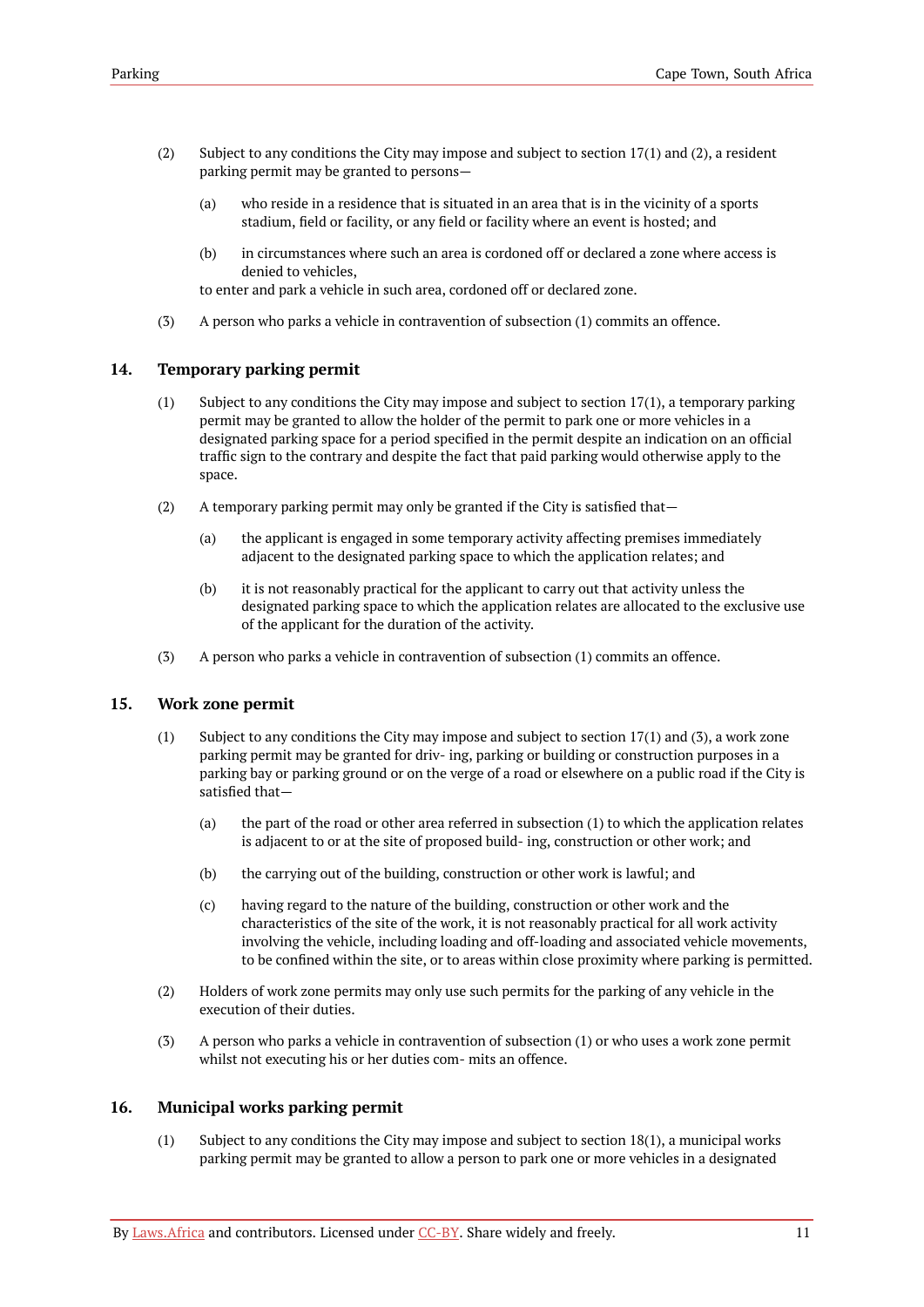parking space, and for a period specified in the permit despite an indication on an official traf- fic sign to the contrary and despite the fact that paid parking would otherwise apply to the space if the person is—

- (a) an employee, contractor or agent of the City; and
- (b) parking the vehicle or vehicles in the space—
	- (i) for the purpose of carrying out work for or on behalf of the City; and
	- (ii) in the course of carrying out his or her duties for or on behalf of the City.

# <span id="page-15-0"></span>**17. Conditions and originality of parking permits**

- (1)
- (a) The holder of a parking permit must affix the original permit on the windshield of the vehicle identified in the permit facing outwards, and as near as practicable to the registration label for the vehicle.
- (b) The City may only issue a replacement permit after the permit holder has declared the facts and circumstances of a loss, destruction or damage of the original permit to the satisfaction of the City.

(2)

- (a) A resident parking permit must be used only in respect of the parking of a vehicle at the location identified in the permit which must be—
	- (i) the road adjacent to the place of residence identified in the permit; or
	- (ii) the one or more segments of road in close proximity to the place of residence identified in the permit; and
- (b) The holder of a resident parking permit must only use the permit whilst the holder remains a resident at the place of residence identified in the permit.
- (c) A resident parking permit is not specific to any particular vehicle.
- (d) The City may only issue a maximum of one parking space per residence.

(3)

- (a) A work zone permit must specify the part of the road to which the permit relates.
- (b) The holder of a work zone permit must pay the prescribed fee, as determined by the City, for the installation of official traffic signs, or other signs and markings to identify the boundaries of the work zone identified in the permit.
- (c) No person may be stack, place or otherwise leave materials of any kind on the road or footpath within or outside of a work zone.
- (d) No person may park, and load or off-load a vehicle or carry out any other operation in a manner which obstructs pedestrian movement along a footpath within or adjacent to a work zone.
- (e) The holder of a work zone permit must keep the permit on site and produce upon request by an authorised officer.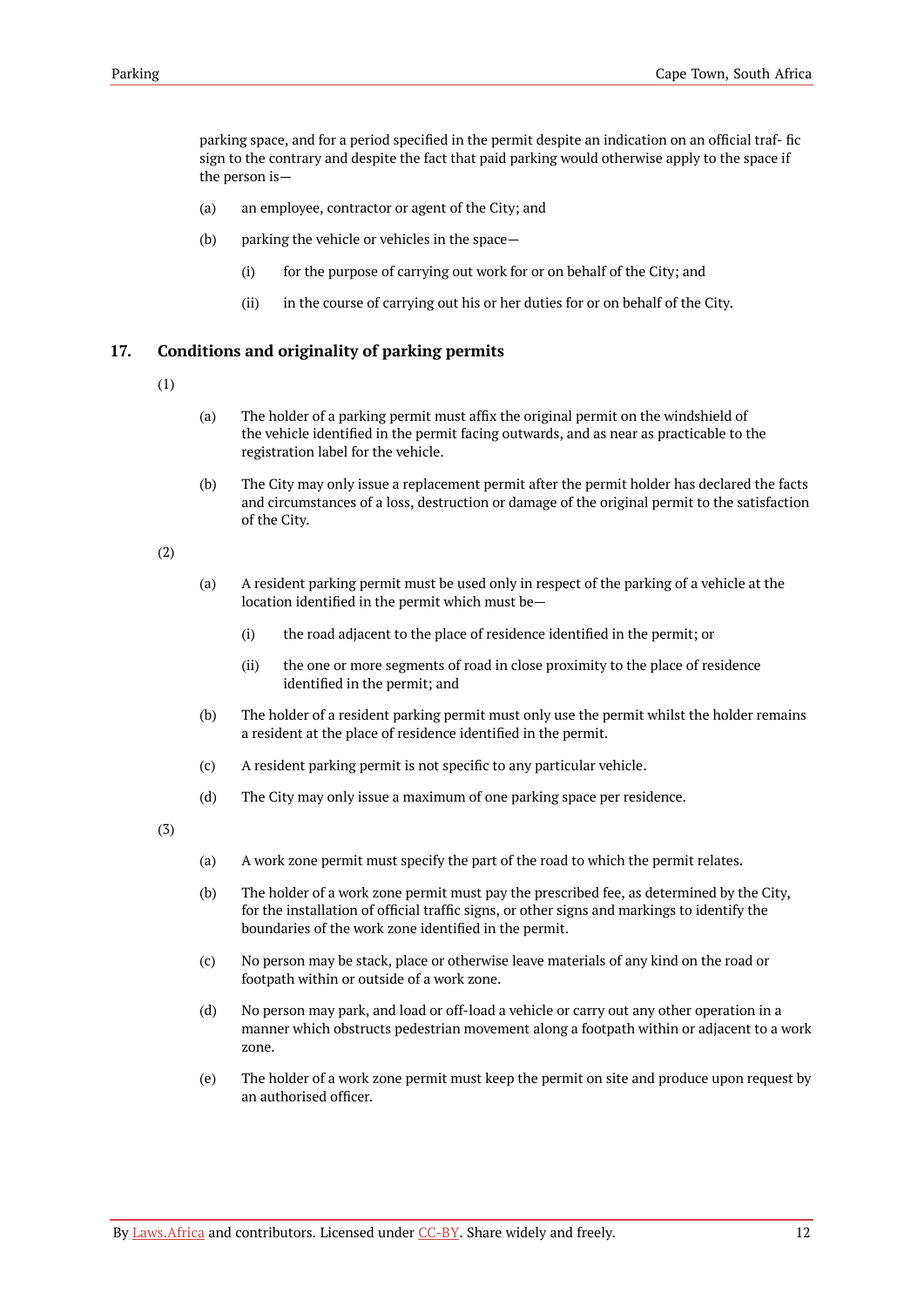- (4) No person to whom a permit has been granted in terms of sections 13, 14, 15 and 16 may stop, park or leave a vehicle at any time in a des- ignated parking space unless the vehicle displays an original parking permit.
- (5) Any person who contravenes any provision of this section, or who displays a copy of a parking permit commits an offence.

# <span id="page-16-0"></span>**18. Reserved parking for the disabled, diplomatic corps, south african police services and other identified groups**

- (1) The City may reserve parking areas for the disabled, diplomatic corps, South African Police Services and any other groups identified by the City, and may designate such areas by notice or road signage and may impose conditions appertaining to the issue of special parking facility permits.
- (2) No person may stop, park or leave a vehicle at any time in any designated parking space other than a vehicle displaying a designated parking permit.
- <span id="page-16-1"></span>(3) Any person who contravenes subsection (2) commits an offence.

# **Chapter 2 Parking meters and payment for parking**

### <span id="page-16-2"></span>**19. The installation of parking meters or use of any other device to record the time parked**

- (1) The City may install or cause to be installed or operate or cause to be operated in a public road or place in the municipal area—
	- (a) a parking meter at a parking space demarcated as a parking bay;
	- (b) a combined parking meter at a parking space demarcated as parking bays; or
	- (c) any other device by which parking time can be recorded and displayed.
- (2) The City may install or operate a parking meter contemplated in subsection (1) upon the kerb, footpath or sidewalk which adjoins the park- ing bay in respect of which it is installed or at any other place in close proximity that serves the parking bay.
- (3) In the instance where a parking meter is not automatically activated by the insertion of a prescribed coin, a notice, which indicates the kind of action to be taken in order to set the meter in operation once the prescribed coin has been inserted, must be clearly displayed on the park- ing meter or a notice board.
- (4) In the instance where a meter is out of order, an authorised officer may securely place over the meter a hood carrying in legible letters the words: "Out of order" and in such instances a vehicle may be parked without payment of the prescribed amount.

# <span id="page-16-3"></span>**20. Method of parking**

- (1) No driver or person in charge of a vehicle may park the vehicle—
	- (a) in a parking bay across a painted line marking the bay or in such a position that the vehicle is not entirely within the area demarcated as a parking bay;
	- (b) in a parking bay which is already occupied by another vehicle; or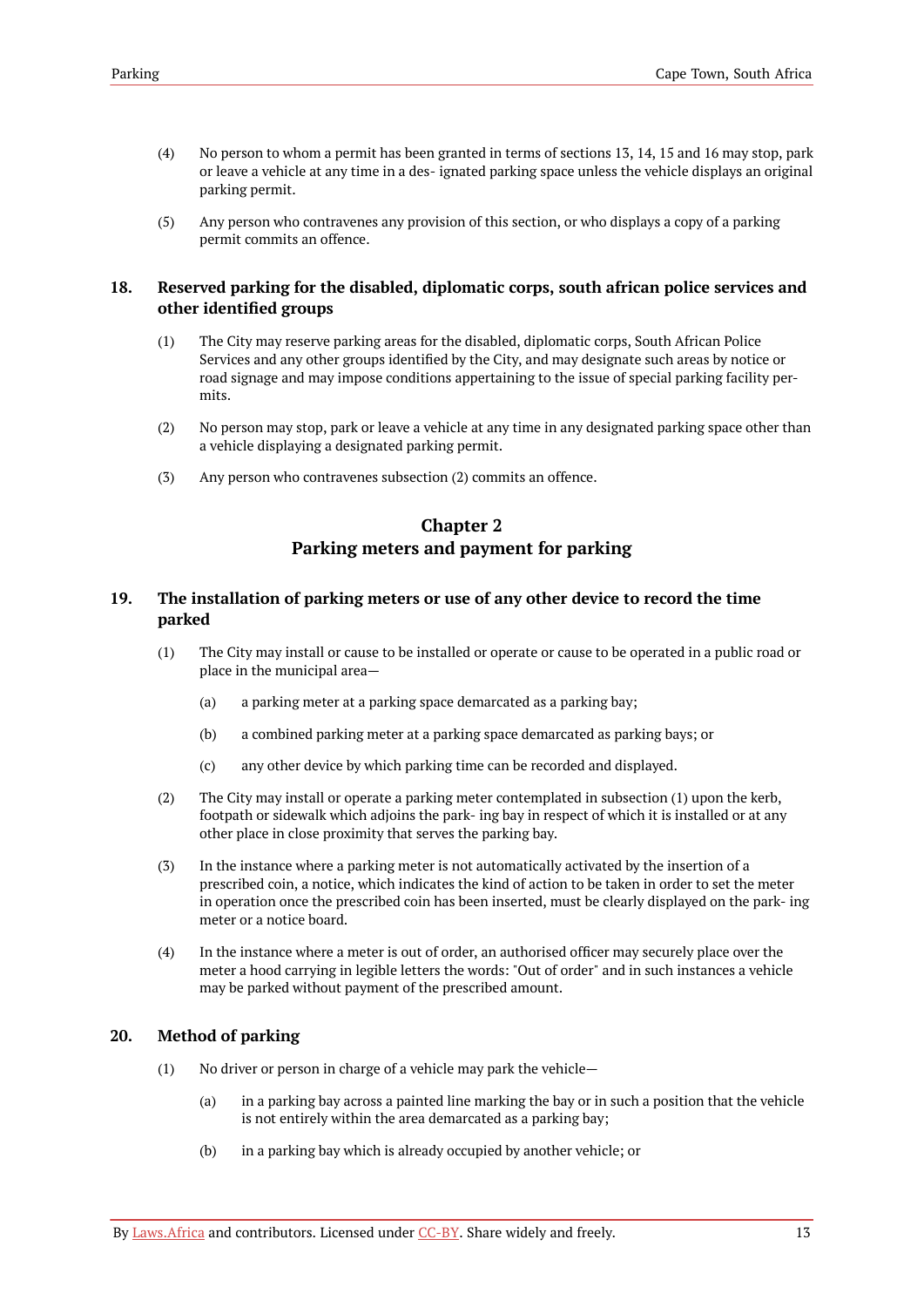- (c) in a parking bay in contravention of a road traffic sign which prohibits the parking or stopping of vehicles in the public road or portion of the public road concerned.
- (2) A person who contravenes the provisions of subsection (1) commits an offence.

### <span id="page-17-0"></span>**21. Payment for parking**

—

- (1)
- (a) When a vehicle is parked in a parking bay, the driver or person in charge of the vehicle must
	- (i) immediately deposit or cause to be deposited in the parking meter which adjoins the parking bay in respect of which it is installed the prescribed coin as indicated on the meter for the period of time during which he or she desires to park his or her vehicle in the bay, and must, where applicable, set the meter in operation either by inserting the prescribed coin in the appropriate slot of the parking meter, or where applicable, in accordance with the instructions appearing on the parking meter; or
	- (ii) effect payment by any other means prescribed by the City irrespective of the device used to record the time parked and irrespective of whether payment is required at the beginning or end of the period so parked,

and a driver or person in charge of a vehicle who fails to do so, commits an offence.

- (b) When a vehicle or a vehicle and a trailer is of such dimensions that it occupies more than one metered parking bay, the driver or person in charge of the vehicle must—
	- (i) immediately deposit or cause to be deposited in the parking meters which adjoin the parking bays in respect of which they are installed the prescribed coins as indicated on the meter for the period of time during which he or she desires to park his or her vehicle in the bays, and must, where applicable, set the meter in operation either by inserting the prescribed coin in the appropriate slot of the parking meter, or where applicable, in accordance with the instructions appearing on the parking meter; or
	- (ii) effect payment by any other means prescribed by the City irrespective of the device used to record the time parked and irrespective of whether payment is required at the beginning or end of the period so parked,

and a driver or person in charge of a vehicle who fails to do so, commits an offence.

- (c) On completion of the actions prescribed in paragraphs (a) and (b), the metered parking bay may be lawfully occupied by a vehicle dur- ing the period which is indicated on the parking meter.
- (d) Subject to paragraph (e), a driver or person in charge of a vehicle may, without payment, park a vehicle during such time (if any) as may be indicated on the parking meter as being unexpired from its previous use, provided that the City may cancel any paid for time remain- ing on a meter after a vehicle for which the parking was paid for vacated the parking bay and before the parking bay is occupied by a subsequent vehicle.
- (e) Subsection (d) does not apply to any parking bay where unexpired time is not visibly displayed.
- (2) Subject to the provisions of subsection (3), the driver or person in charge of a vehicle may, irrespective of whether the authorised period of parking has expired or not, immediately set the parking meter in operation as set out in subsection (1)(a), and after the meter has been set in operation, the vehicle may lawfully occupy the parking bay for the further period indicated on the parking meter.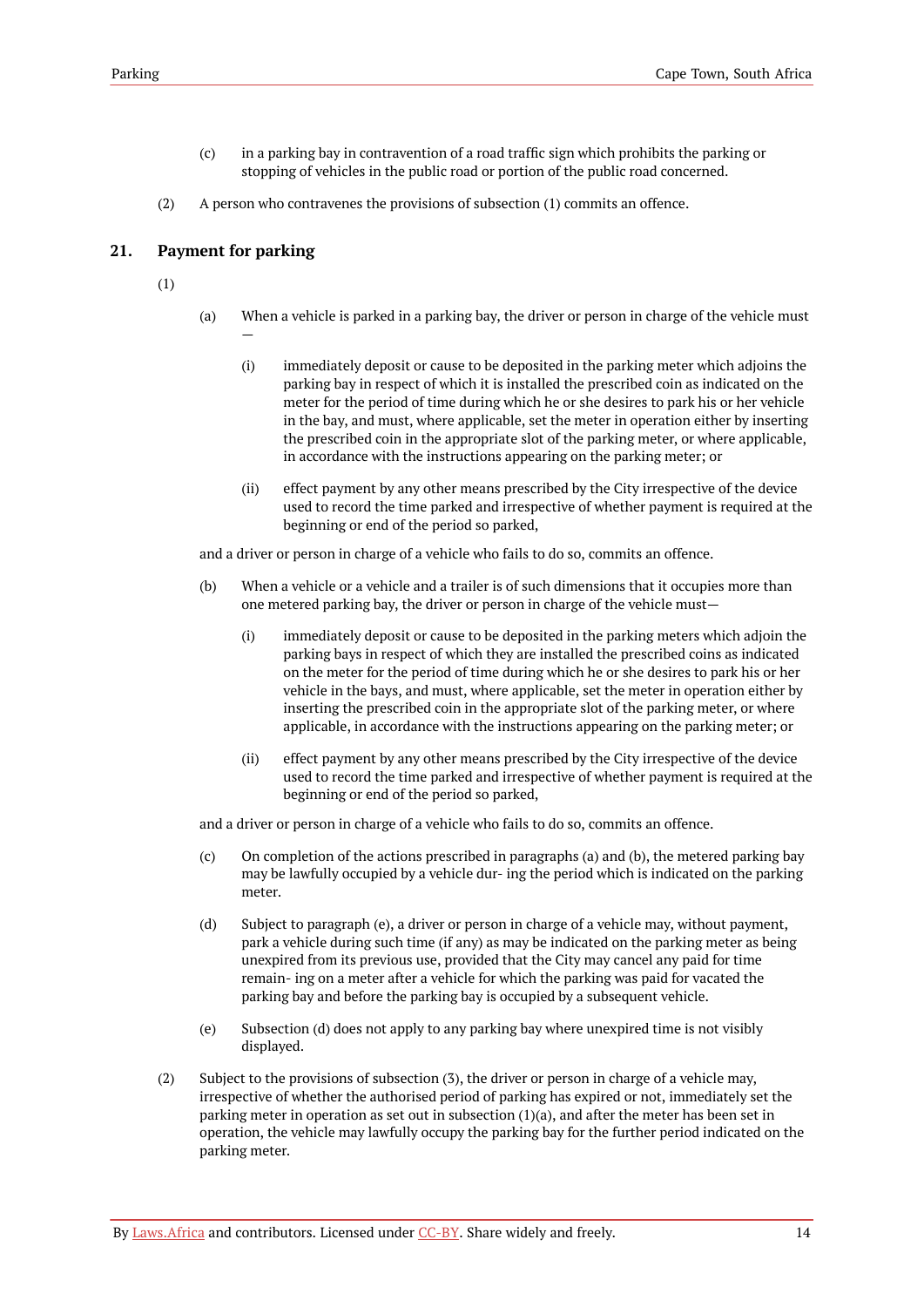- (3) No person may leave a vehicle parked in a parking bay for a continuous period exceeding the maximum permissible parking time as indicated on the meter or other device, and a person who leaves a vehicle parked in a parking bay for a continuous period exceeding the maximum permissible parking time as indicated on the meter, a sign or device, commits an offence.
- (4) Subject to the provisions of section 13, no driver or person in charge of a vehicle may cause, allow, permit or suffer the vehicle to be or remain parked in a parking bay while the indicator of the parking meter or any other device shows that–
	- (a) the time has expired; or
	- (b) that the parking meter has not been set in operation either by the insertion of the prescribed coin or, where applicable in accordance with the instructions appearing on the parking meter,

and a driver or person in charge of a vehicle who contravenes a provision of this subsection commits an offence.

- (5) Subject to subsection 1(a), where a parking meter cannot be set in operation despite compliance or attempted compliance with the procedure prescribed in subsection  $(1)(a)(i)$ , no driver or person in charge of a vehicle may cause, allow, permit or suffer the vehicle to be or remain parked in the parking bay for a continuous period exceeding the period which was indicated by the indicator of the parking meter when such vehicle was parked in the said parking bay, however if—
	- (a) the indicator shows that—
		- (i) the time has expired;
		- (ii) the parking meter has not been set in operation; or

(b) a hood has been placed over the parking meter as envisaged in section  $19(4)$ , no driver or person may cause, allow, permit or suffer the vehicle to be or remain parked in the parking bay, and a driver or person in charge of a vehicle who contravenes a provision of this subsection commits an offence.

# <span id="page-18-0"></span>**22. Prevention of parking at a parking bay**

An authorised officer may display road traffic signs whenever necessary or expedient to do so in the interests of the movement or control of traffic, place or erect a traffic sign or signs indicating "No Stopping" or "No Parking" at a parking bay, and no person may stop or park a vehicle or cause or permit a vehicle to be stopped or parked in such parking bay—

- (a) while the sign is so placed or erected; or
- (b) during any period when the stopping or parking of a vehicle in the public road or portion of the public road concerned is prohibited in terms of such traffic sign,

and a person who contravenes a provisions of this section commits an offence.

# <span id="page-18-1"></span>**23. Tampering with a parking meter or device**

- (1) No person may—
	- (a) misuse, damage, knock interfere with or tamper with;

(b) attempt to misuse, damage, knock interfere with or tamper with, the working operation or mechanism of a parking meter.

(2) No person may, without authority from the City and subject to any other by-law of the City, affix or attempt to affix or place a placard, adver- tisement, notice, list, document board or thing on a parking meter.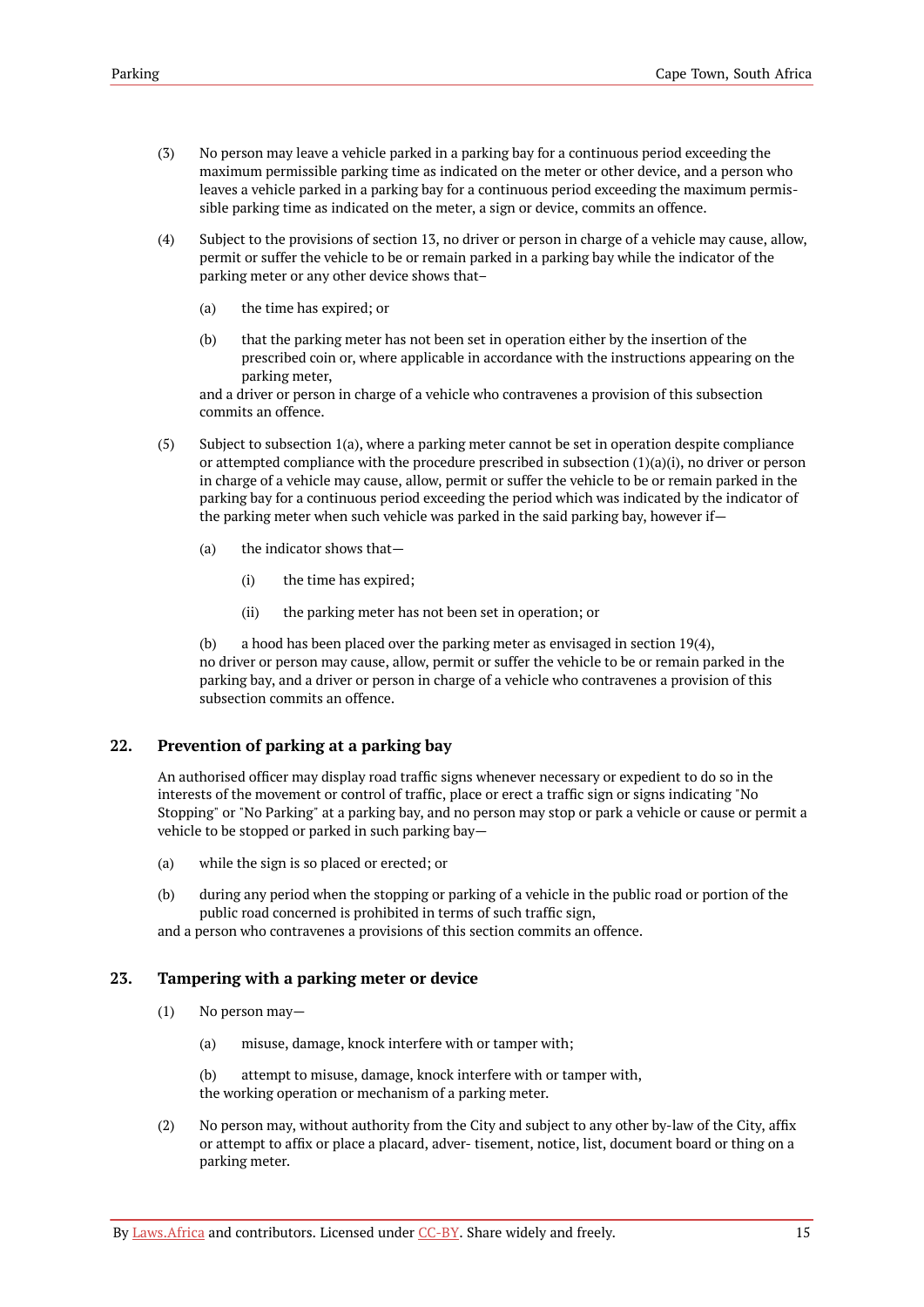- (3) No person may paint, write upon or disfigure a parking meter.
- (4) No person may, without the consent of a parking marshal, remove or tamper with any device from the possession of such parking marshal.
- (5) A person who contravenes a provision of this section commits an offence.

### <span id="page-19-0"></span>**24. Prescribed coin only to be deposited**

- (1) No person may deposit or cause to be deposited in a parking meter anything other than the prescribed coin.
- (2) A person who contravenes subsection (1) commits an offence.

### <span id="page-19-1"></span>**25. Unlawful operation of a parking meter**

- (1) No person may operate or attempt to operate a parking meter by any means other than as prescribed in this By-law.
- (2) A person who contravenes subsection (1) commits an offence.

### <span id="page-19-2"></span>**26. Unlawful parking and clamping or removal of unlawfully parked vehicles**

- (1) No person may cause, allow, permit or suffer any vehicle to be parked in a parking bay, except as permitted by the provisions of this By-law.
- (2) Where any vehicle is found to have been parked in contravention of this By-law, it is deemed to have been parked, or caused to be parked, or allowed to have been parked by the person in whose name the vehicle is registered unless and until he or she adduces evidence to the con- trary.
- (3) The City may—
	- (a) attach a wheel clamp to any unlawfully parked vehicle;
	- (b) or cause an unlawfully parked vehicle to be removed to a place designated by the City; and
	- (c) charge a fee for the removal of a wheel clamp attached in terms of subsection  $(3)(a)$  or the release of a vehicle which was removed in terms of subsection (3)(b), which fees will be payable upon removal of such wheel clamp or release of such vehicle.
- (4) A person who contravenes subsection (1) commits an offence.

### <span id="page-19-3"></span>**27. Exemptions**

- (1) Notwithstanding any other provision in this By-law, the driver or person in charge of the following vehicles may, subject to the provisions of this section, park in a metered parking bay without payment of the prescribed fee:
	- (a) a vehicle used as an ambulance and being at the time used to attend to a life threatening situation;
	- (b) a vehicle used by a fire brigade for attendance at fires and being at the time used by the brigade in attending to a fire; and
	- (c) a vehicle used by a member of the South African Police Service, the Metropolitan Police Service or the Law Enforcement division of the City and being at the time used in connection with a crime that is either in progress or in connection with the collection or protection of evidence in the aftermath of a crime.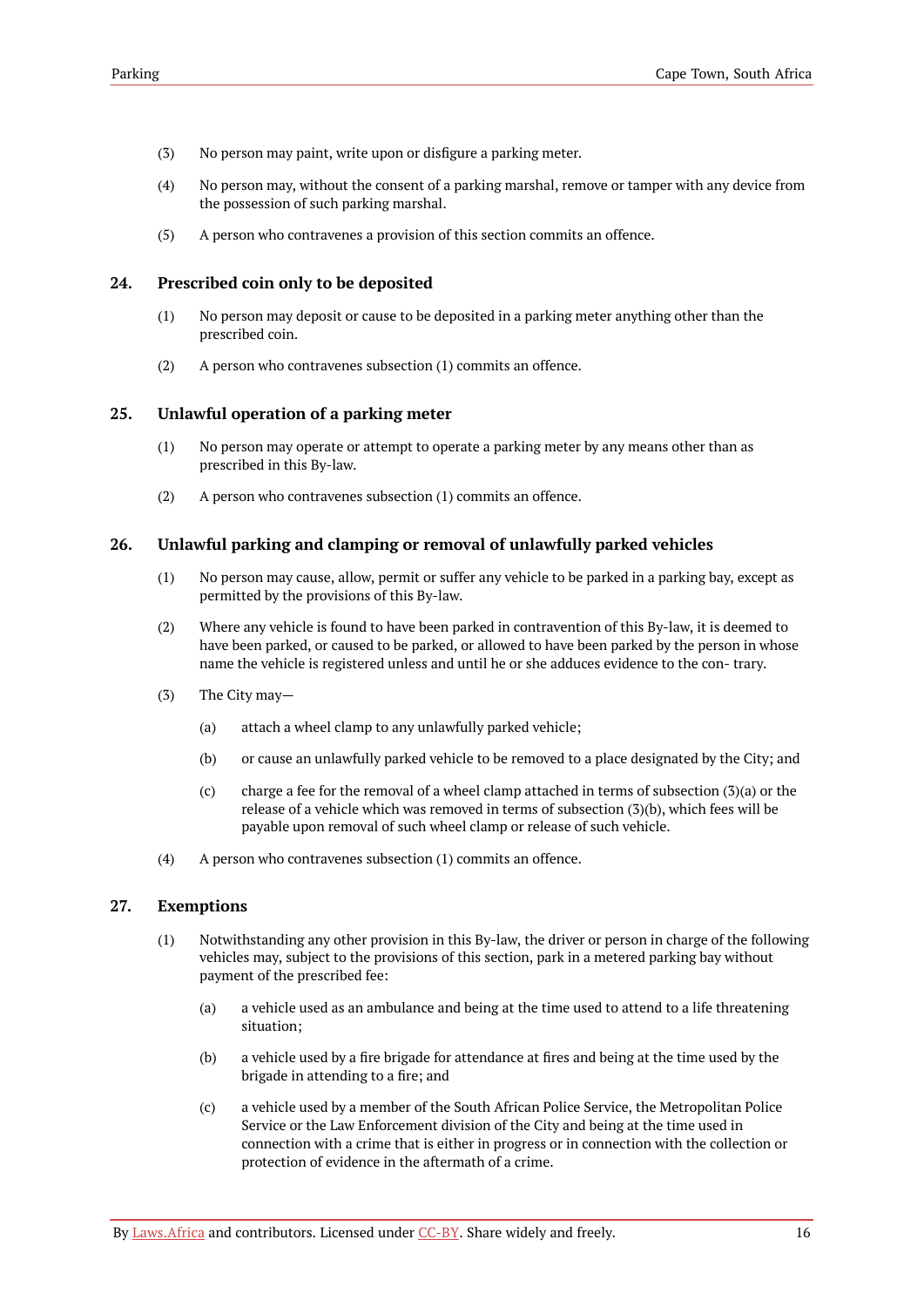- (2) Subject to any time limits or restrictions regarding the stopping or parking of vehicles as are prescribed by any other law, regulation or by-law, a parking bay may be occupied without charge during the hours indicated by the City on a sign erected for that purpose.
- <span id="page-20-0"></span>(3) A person who contravenes subsection (2) commits an offence.

# **Chapter 3 Parking grounds**

# **Part 1 – General provisions**

### <span id="page-20-2"></span><span id="page-20-1"></span>**28. The city not liable for loss or damage**

The City is not liable for the loss of or damage howsoever caused, to any vehicle or person or any accessories or contents of a vehicle which has been parked in a parking ground.

### <span id="page-20-3"></span>**29. Interference with authorised officials, authorised officers and parking marshals**

- (1) No person may obstruct, hinder or in any manner interfere with an authorised official, authorised officer or a parking marshal in the performance of his or her duties under this By-law.
- (2) A person who contravenes subsection (1) commits an offence.

### <span id="page-20-4"></span>**30. Payment of prescribed fee**

- (1) A person making use of a parking ground or parking bay must, where fees have been determined in respect of the parking ground or park- ing bay, pay the prescribed fee in any way or format prescribed by the City.
- (2) The City may in respect of a parking ground controlled by the issue of coupons, issue at the prescribed fee a coupon which entitles the holder for one calendar month or any lesser period stated in the coupon to park a vehicle in the ground, if a parking bay is available, at the times stated in the coupon.
- (3) The City may issue to any of its officials a coupon which entitles the holder, when using a vehicle regarding the business of the City, to park the vehicle in a parking ground specified, if space in the parking ground is available.
- (4) A coupon issued under subsection  $(2)$  or  $(3)$ 
	- (a) may not, without the prior written consent of the City—
		- (i) be transferred to any other person; or
		- (ii) be used in respect of any vehicle other than the specified vehicle;
	- (b) must be affixed by the holder of the coupon to the vehicle in respect of which it is issued in such manner and place that the written or printed text of the coupon is readily legible from the outside of the vehicle; and
	- (c) will only be valid for the period stated on such coupon.
- (5) Application for consent contemplated in subsection (4)(a) must be made on a form provided for this purpose by the City.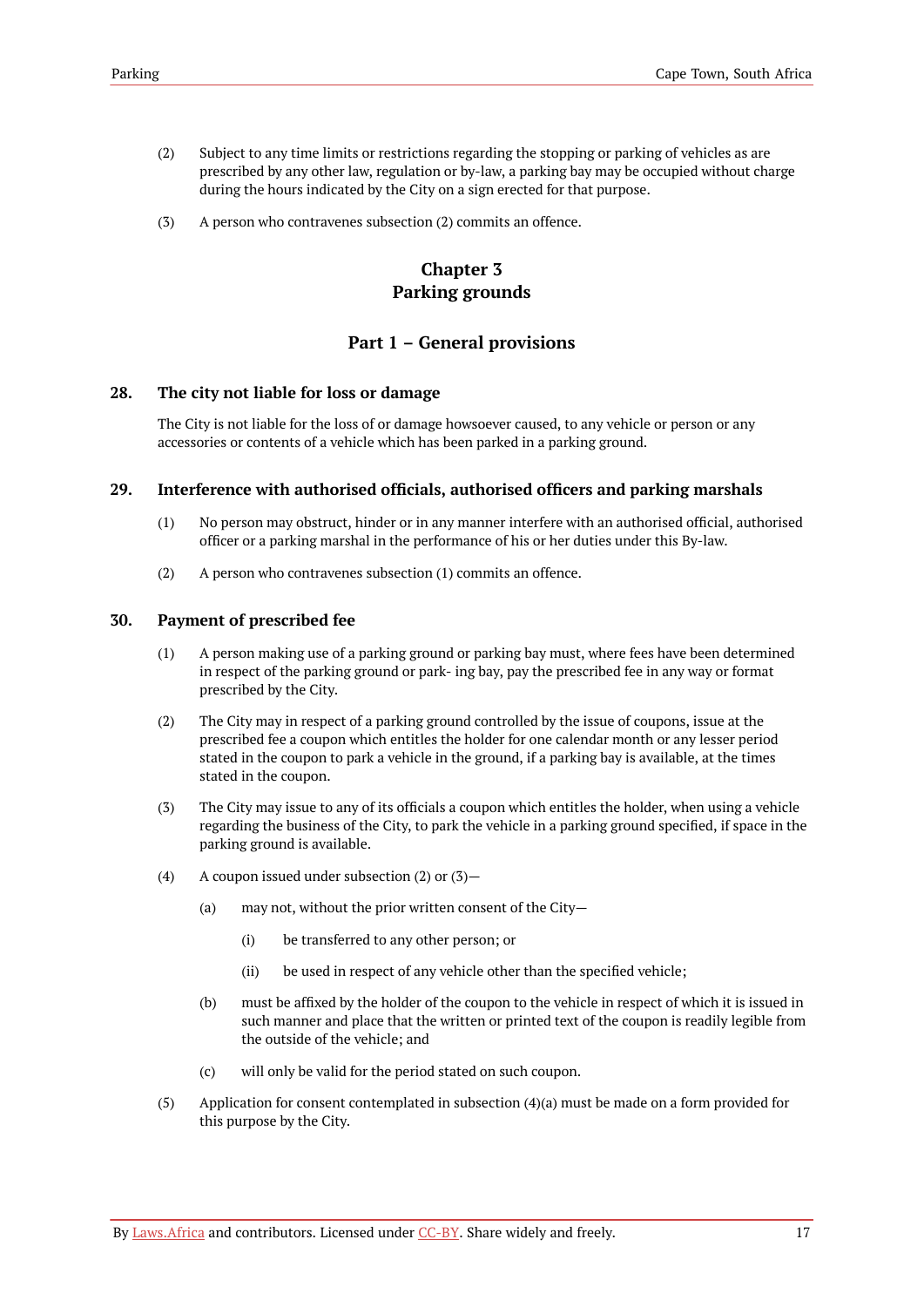(6) A person who contravenes subsection (1), or who uses a parking ground or parking bay when the period for which a coupon was issued in terms of subsection (2) has elapsed, or who contravenes a provision of subsection (4) commits an offence.

### <span id="page-21-0"></span>**31. Observance of signs**

(1) A person in a parking ground must observe and comply with any traffic or other sign, notice or surface marking which is placed or displayed on the parking ground for the purpose of directing and regulating vehicles using the parking ground or the entrance or exit to the parking ground. (2) A person who contravenes subsection (1) commits an offence.

### <span id="page-21-1"></span>**32. Manner of parking and removal of vehicle**

- (1) No person may in any parking groundpark a vehicle otherwise than in compliance with an instruction or direction given by an authorised officer or as indicated by way of a sign, or introduce or remove a vehicle otherwise than through an entrance or exit to the parking ground demar- cated for that purpose.
- (2) Where parking bays have been demarcated in a parking ground, no person having control or charge of a vehicle may park the vehicle—
	- (a) in a place on the parking ground which is not a demarcated parking bay, unless instructed to do so by the authorised officer at the park- ing ground;
	- (b) in a parking bay across a painted line marking the bay or in such a position that the vehicle is not entirely within the area demarcated as a parking bay; or
	- (c) in a parking bay which is already occupied by another vehicle.
- (3) No person may park a vehicle on a roadway within a parking ground or on a sidewalk or in a manner restricting pedestrian movement on a sidewalk.
- (4) No person may in a parking groundpark a vehicle in a manner which obstructs or inconveniences other users of the parking ground.
- (5) No person may park, or cause, or permit a vehicle other than a vehicle as defined in the National Road Traffic Act, 1996 (Act 93 of [1996](https://resolver.laws.africa/resolve/akn/za/act/1996/93)), to be parked or to be or remain in a parking ground.
- (6) A person who contravenes a provision of this section commits an offence.

### <span id="page-21-2"></span>**33. Abandoned vehicle**

- (1) The City may remove to the City's pound, a vehicle which has been left in the same place in a parking ground for a continuous period of more than seven days.
- (2) The City must take all reasonable steps to trace the owner of a vehicle which was removed in terms of subsection (1), and if the owner of the vehicle or the person entitled to possession of the vehicle cannot be found within a period of 90 days after the vehicle has been removed, the City may, subject to subsection (3) and sections 59 and 60, sell the vehicle at a public auction.
- (3) The City must, 14 days before the auction contemplated in subsection (2), publish or cause to be published in at least two newspapers circu- lating within the municipal area, a notice of the auction, however, if the owner or the person entitled to possession of the vehicle claims the vehicle before the auction commences, the vehicle may not be sold at the auction, and the person must pay to the City all prescribed fees pay- able in terms of this By-law and the applicable costs in terms of subsection (4).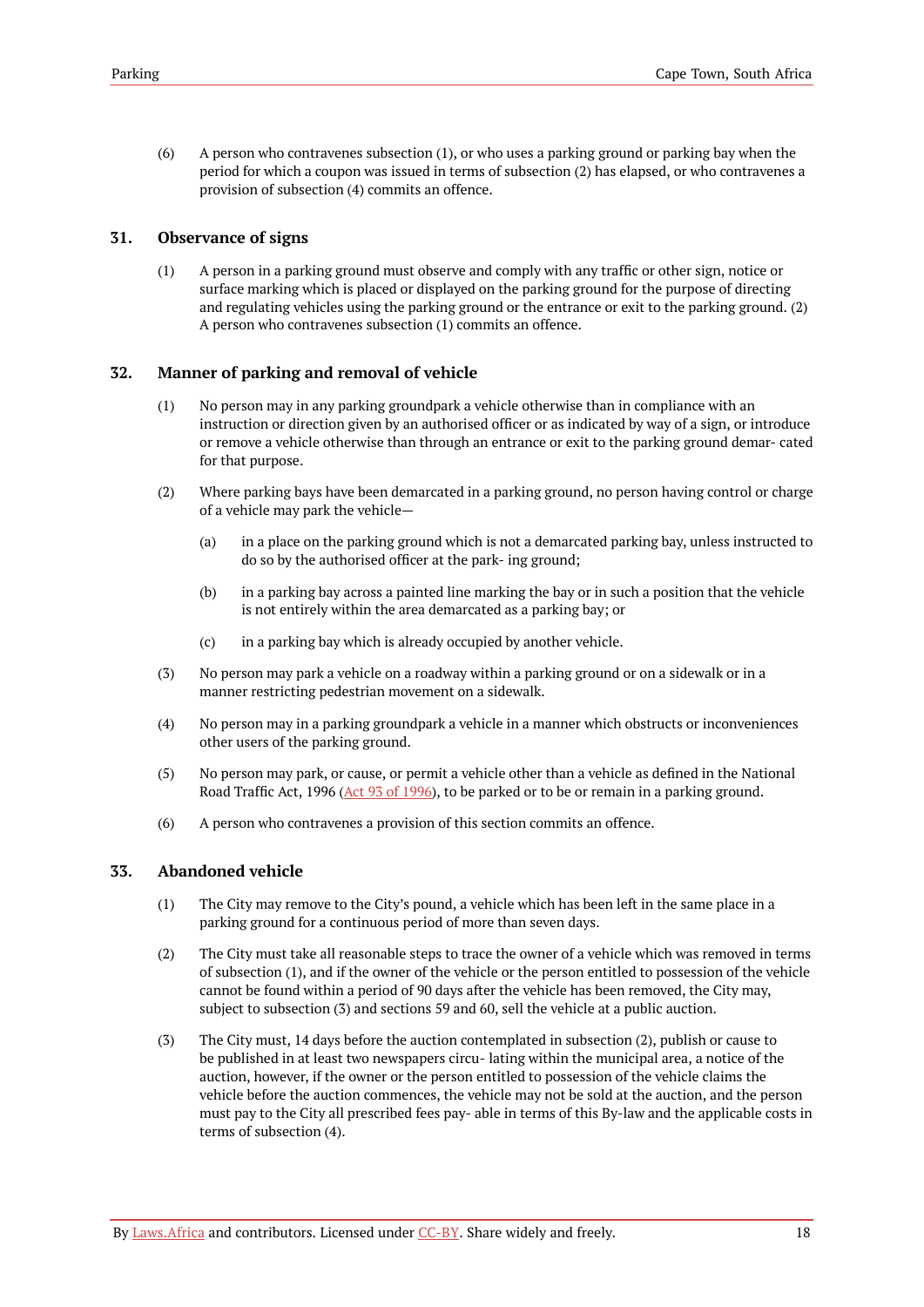- (4) The proceeds of a sale concluded in terms of this section must be applied first in payment of the fees referred to in subsection (3) and there- after to defray the following:
	- (a) the costs incurred in endeavouring to trace the owner in terms of subsection (2);
	- (b) the costs of removing the vehicle;
	- (c) the costs of publishing the notice of the auction;
	- (d) the costs of effecting the sale of the vehicle;
	- (e) the costs, calculated at a rate determined by the City, of keeping the vehicle in the pound;
	- (f) the parking fees applicable for having left the vehicle in the parking ground as contemplated in subsection (1); and

(g) any unpaid parking fees or unpaid traffic fines in respect of such vehicle and the balance, if any, of the proceeds must be paid, upon claim, to the owner of the vehicle or the person entitled to the vehicle if he or she can prove his or her right to the vehicle.

- (5) If no claim is established within one year of the date of the sale, the balance of the proceeds contemplated in subsection (4) is forfeited to the City.
- (6) No person may leave a vehicle in the same place in a parking ground for a continuous period of more than seven days, and a person who does so commits an offence.

#### <span id="page-22-0"></span>**34. Damage to notices**

- (1) No person may remove, mutilate, obscure or in any manner damage or interfere with a notice, notice-board, sign or other thing placed by the City on a parking ground.
- (2) A person who contravenes subsection (1) commits an offence.

### <span id="page-22-1"></span>**35. Negligent and dangerous driving and speed restriction**

- (1) No person may, on a parking ground, drive a vehicle negligently or in a manner dangerous to the public or to another vehicle.
- (2) The City may by sign indicate the maximum speed that may be travelled in a parking ground.
- (3) A person who contravenes subsection (1) and a person who exceeds the maximum speed prescribed in terms of subsection (2), commits an offence.

### <span id="page-22-2"></span>**36. Entering or remaining in parking ground**

- (1) No person may enter, remain or be on a parking ground otherwise than for the purpose of parking on the parking ground a vehicle, or law- fully removing from the parking ground a vehicle, in respect of which he or she has paid the prescribed parking fee, however this section does not apply to—
	- (a) a person in the company of a person who is parking or removing a vehicle;
	- (b) officials of the City engaged in official activities or on instruction from the City; and
	- (c) a person employed by an appointed parking management service provider engaged in the execution of his or her duties.
- (2) A person who contravenes subsection (1) commits an offence.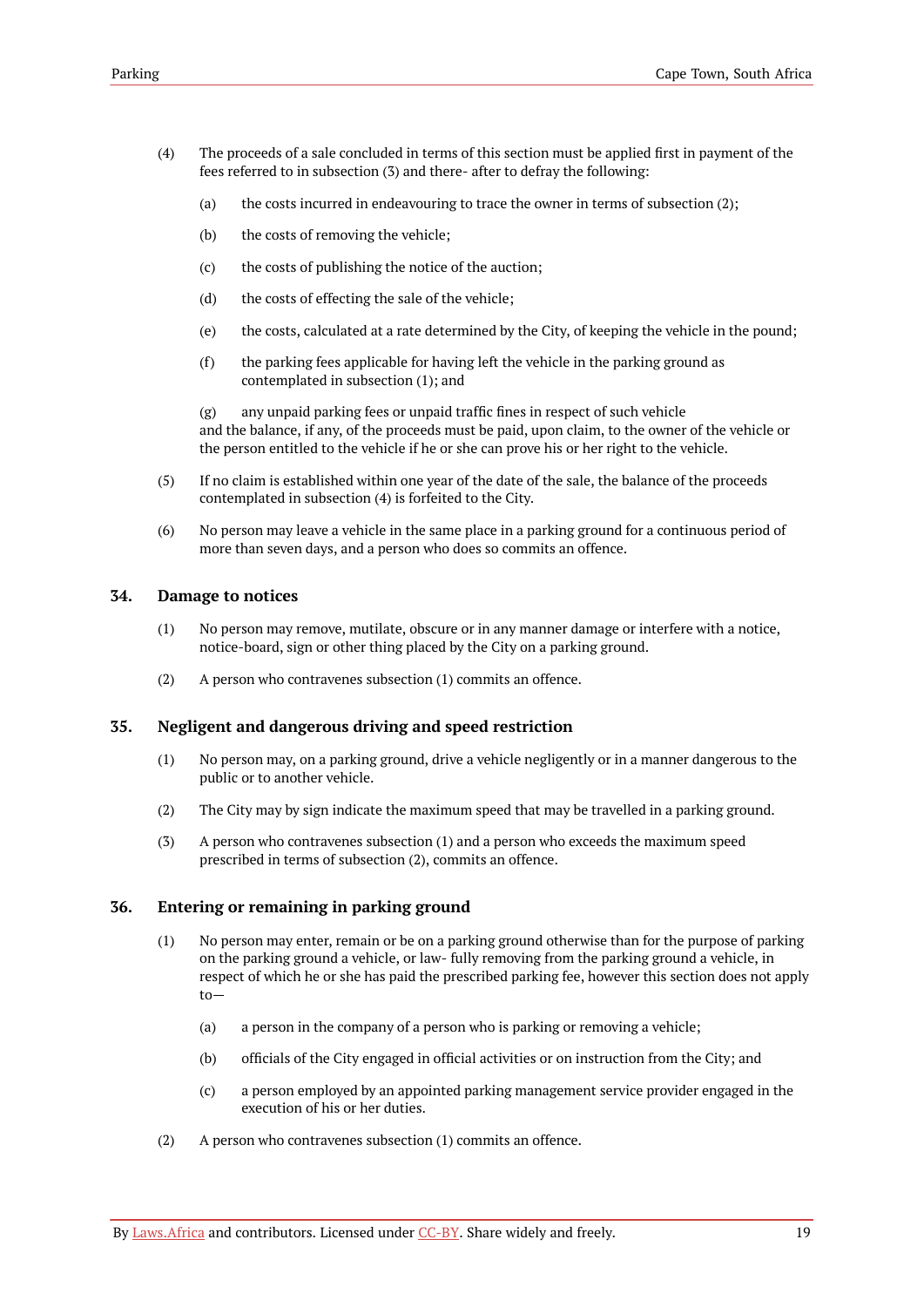# <span id="page-23-0"></span>**37. Tampering with vehicle**

- (1) No person may, on a parking ground, without reasonable cause or without the knowledge or consent of the owner or person in lawful charge of a vehicle, in any way interfere or tamper with the machinery, accessories, parts or contents of the vehicle, or enter or climb upon the vehicle, or set the machinery of the vehicle in motion.
- (2) A person who contravenes subsection (1) commits an offence.

# <span id="page-23-1"></span>**38. Defacing coupon**

(1) No person may, in a parking ground with intent to defraud the City, forge, imitate, deface, mutilate, alter or make a mark upon a parking

coupon issued in terms of this By-law.

(2) A person who contravenes subsection (1) commits an offence.

# <span id="page-23-2"></span>**39. Defective vehicle**

- (1) No person may park, or cause, or permit a vehicle which is mechanically defective or for any reason incapable of movement, to be parked or to remain in a parking ground.
- (2) If a vehicle, after having been parked in a parking ground, develops a defect which renders it immobile, the person in charge must take all reasonable steps to have the vehicle repaired if minor emergency repairs can be effected, or removed within a reasonable time.
- (3) A person who contravenes subsection (1) or subsection (2) commits an offence.

# <span id="page-23-3"></span>**40. Cleaning of vehicle**

- (1) No person may, without the prior approval of the City, clean or wash a vehicle in a parking ground or parking bay.
- (2) A person who contravenes subsection (1) commits an offence.

# <span id="page-23-4"></span>**41. Refusal of admission**

- (1) An authorised officer may refuse to admit into a parking ground a vehicle which, together with its load, is longer than five metres, or is, by reason of its width or height, likely to cause damage to persons or property, or to cause an obstruction or undue inconvenience.
- (2) A person who disregards an authorised officer's refusal of admission commits an offence.

# <span id="page-23-5"></span>**42. Parking hours and classes of vehicles**

- (1) The City may, subject to the provisions of this By-law, permit the parking on a parking ground during the hours when the parking ground is open for parking of such classes of vehicles as it may determine.
- (2) The City must, in a notice posted at the entrance to the parking ground, set out the classes of motor vehicles which may be parked in the parking ground, and the opening and closing hours of the parking ground.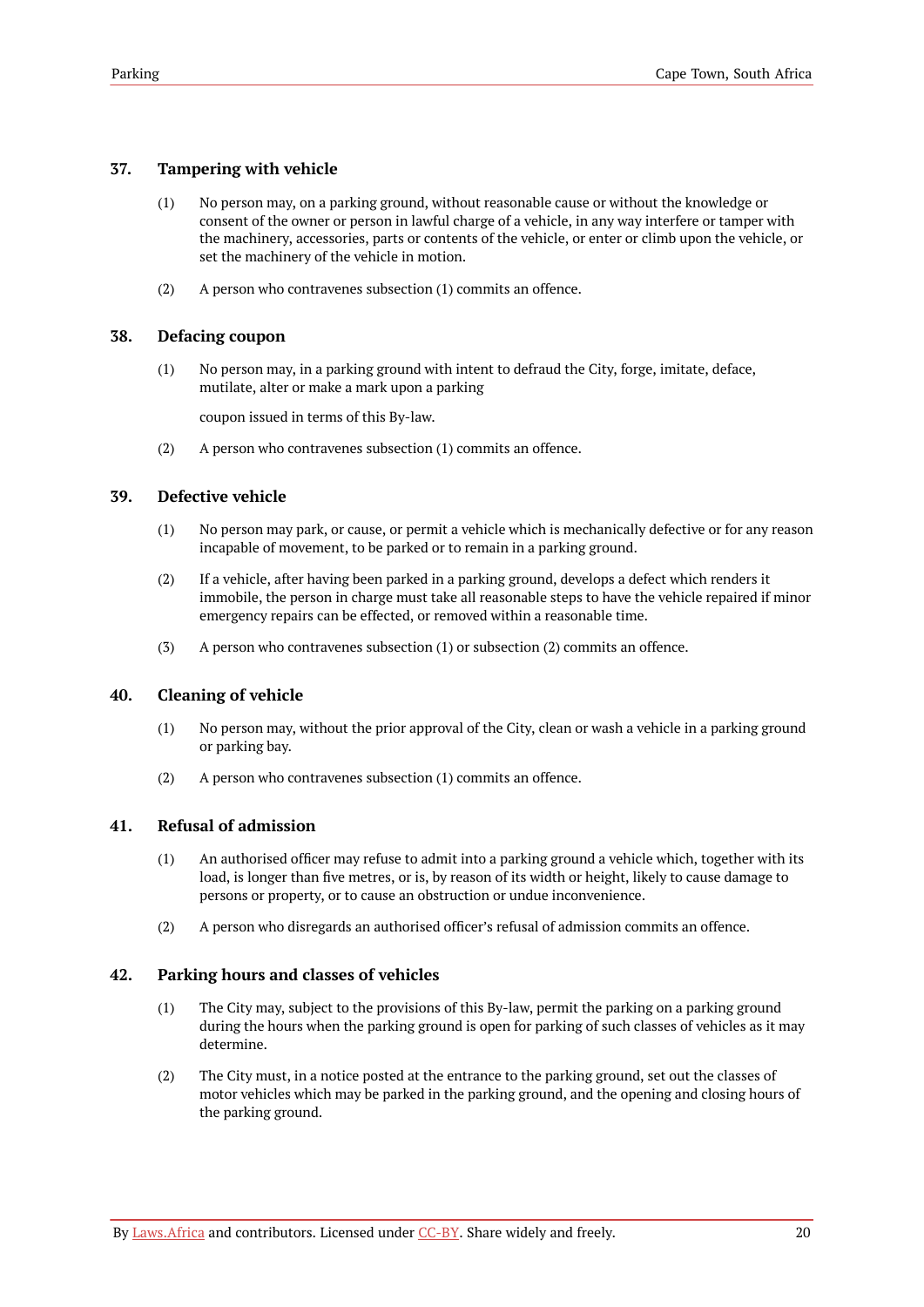- (3) The City may, notwithstanding a notice posted in terms of subsection (2), by notice exhibited on a parking ground, close the parking ground or a portion of a parking ground, either permanently or for a period stated in the notice, for the parking of vehicles.
- (4) No person may park a vehicle or allow a vehicle to remain parked on a parking ground or portion of a parking ground which has been closed under subsection (3), or at any time other than during the hours for the parking of vehicles on the parking ground as determined by the City from time to time.
- (5) No person may park on the parking ground a vehicle which is not of the class or classes which may use the parking ground for parking as set out in the notice erected at the entrance to the parking ground.
- (6) No person may, unless he or she is the holder of a parking coupon issued in terms of this Bylaw authorising him or her to do so, park a vehicle or cause or permit it to be parked in a parking ground before the beginning or after the expiry of the parking period determined for the parking ground.
- (7) A person who contravenes subsection  $(4)$ ,  $(5)$  or  $(6)$  commits an offence.

### <span id="page-24-0"></span>**43. Reservation by the city**

- (1) The City may, by notice exhibited in the parking ground, reserve a portion of a parking ground for the parking of vehicles owned by the City or vehicles used by members of its staff on the business of the City.
- (2) A person who parks a vehicle in a portion reserved for the parking of vehicles owned by the City or for members of the City's staff commits an offence.

# **Part 2 – Mechanically controlled parking ground**

### <span id="page-24-2"></span><span id="page-24-1"></span>**44. Parking of a vehicle in a mechanically or otherwise controlled parking ground**

- (1) Subject to section 2, a person who—
	- (a) wishes to park a vehicle;
	- (b) causes or permits a vehicle to be parked; or
	- (c) allows a vehicle to be parked,

in a mechanically or otherwise controlled parking ground must, when entering the parking ground and after the vehicle has been brought to a stand- still and in accordance with the instructions which are displayed on or near the parking coupon vending machine, obtain a parking coupon which is issued by the machine.

- (2) A person contemplated in subsection (1) may not park a vehicle—
	- (a) except in a parking bay and in compliance with such directions as may be given by an authorised officer or where no such bay has been marked, except in a place indicated by the authorised officer;
	- (b) after an authorised officer has indicated to the person that the parking ground is full;
	- (c) after the expiry of the parking period indicated on the parking coupon; or
	- (d) for a longer period than indicated as indicated by sign.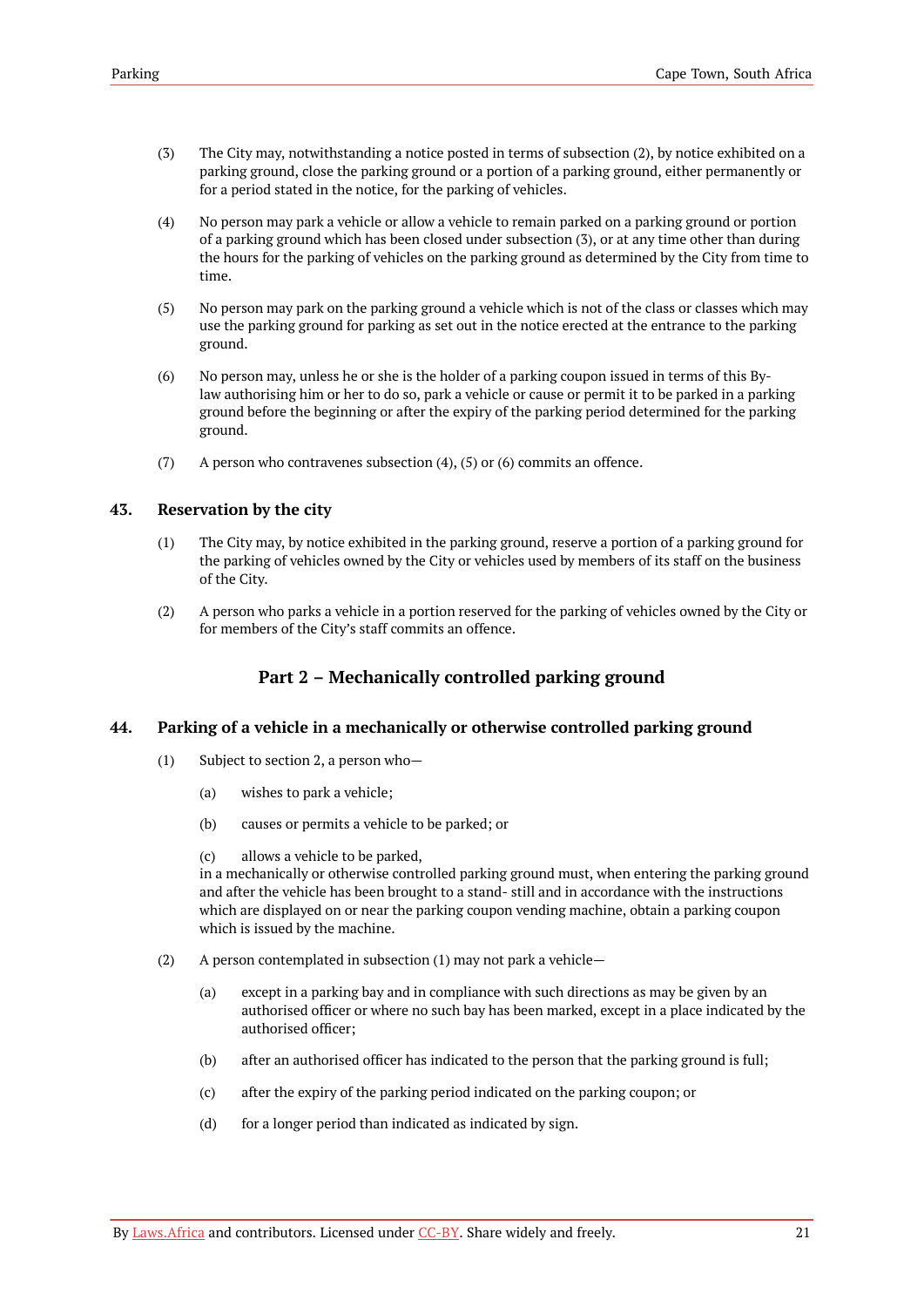- (3) A parking coupon obtained in terms of subsection (1) is valid until the time of expiry thereof as indicated on the coupon, and a person may not allow the vehicle to remain in the parking ground after expiry of the parking period, provided that the City may implement a system where payment is required at the end of the parking period.
- (4) A person who does not obtain a coupon in accordance with subsection (1) or who contravenes subsection (2) or (3) commits an offence.

#### <span id="page-25-0"></span>**45. Removal of a vehicle from a mechanically or otherwise controlled parking ground**

- (1) No person may remove, or cause or permit the removal of, a vehicle in a parking ground, unless—
	- (a) he or she has produced to the authorised officer a coupon authorising him or her to park in the parking ground and which was issued to him or her by the parking coupon vending machine upon entering the parking ground; and
	- (b) he or she has paid to the authorised officer the prescribed parking fee.
- (2) If a person fails to produce a coupon authorising him or her to park in the controlled parking ground, he or she is deemed to have parked the vehicle from the beginning of a period that the ground is open for parking until the time he or she wants to remove the vehicle, and he or she shall be charged a fee as determined by the City from time to time.
- (3) A person may not, after he or she fails to produce a coupon, remove, or cause, or permit the removal of a vehicle parked in the parking ground until he or she has produced other proof to an authorised official of his or her right to remove the vehicle, and the authorised official—
	- (a) must require the person to produce proof of identity and complete and sign an indemnity form as supplied by the City, which form has the effect of indemnifying the City against claims of whatever nature by a person relating to the removal of that vehicle; and
	- (b) may require the person to furnish such security as may be determined by the City.
- (4) Subsection (1)(a) does not apply where the prescribed parking fees were paid upon entering the parking ground and the person who paid such fees produces the required coupon to the authorised officer on demand.
- (5) Where a vehicle has not been removed from a parking ground by the end of the parking period for which the prescribed fee has been paid, a further charge as may be determined by the City is payable for the next parking period.
- (6) A person who contravenes subsection (1), or who removes, or causes, or permits the removal of a vehicle in contravention of subsection (3), or who does not comply with a request made by an authorised officer in terms of subsection (3)(a) or (b) commits an offence.

# **Part 3 – Pay-and-display parking ground**

#### <span id="page-25-2"></span><span id="page-25-1"></span>**46. Parking of a vehicle in a pay-and-display parking ground**

- (1) A person who—
	- (a) wishes to park a vehicle;
	- (b) causes or permits a vehicle to be parked; or
	- (c) allows a vehicle to be parked,

in a pay-and-display parking ground must immediately, upon entering the parking ground, buy, in accordance with the instructions which are dis- played on or in the vicinity of the parking coupon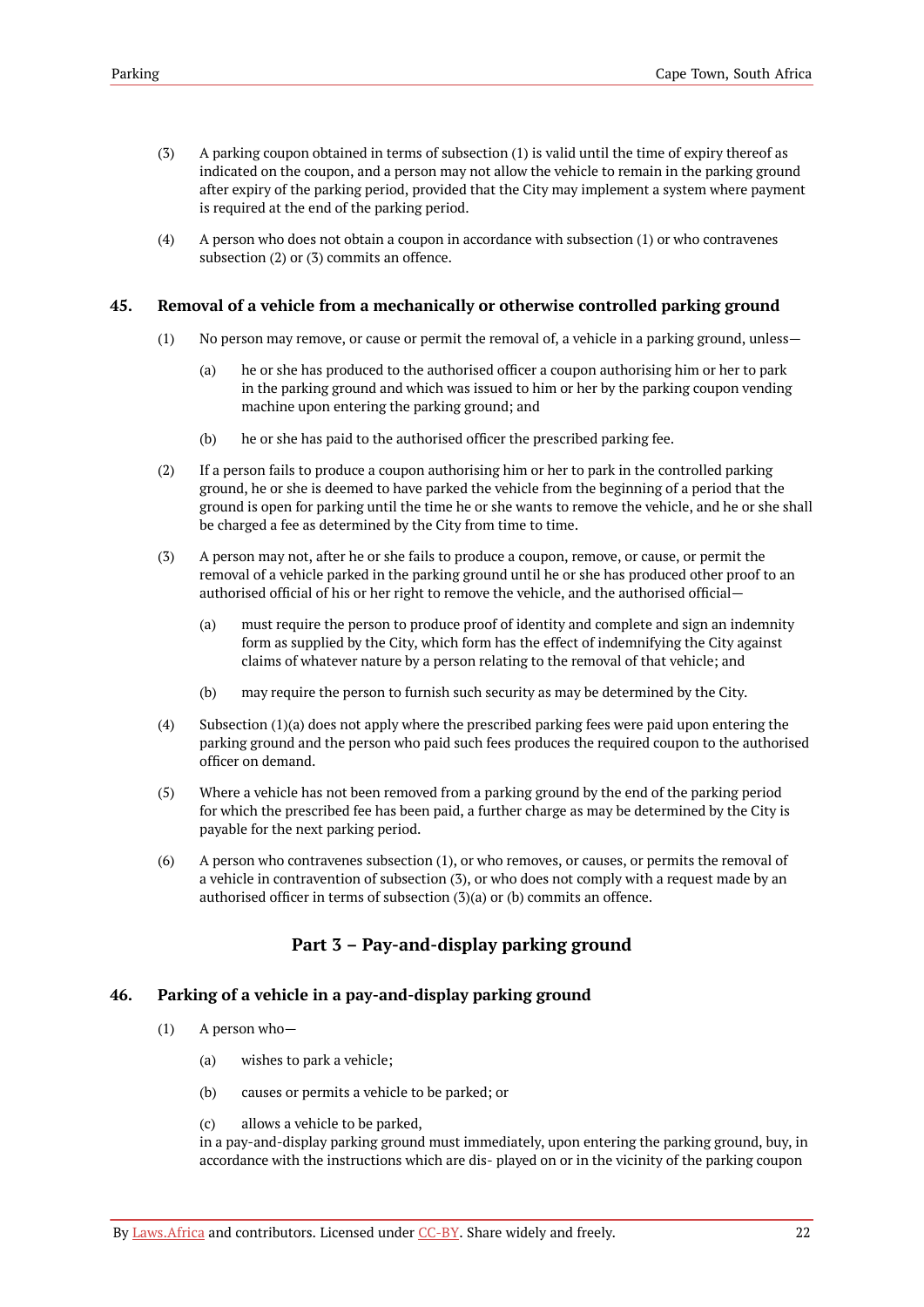vending machine in the parking ground, a coupon which is issued by the machine, and a person who does not comply with this subsection commits an offence.

- (2) The following must be indicated on the parking coupon vending machine:
	- (a) the period during which a vehicle may be parked in the pay-and-display parking ground; and
	- (b) the coin or other prescribed object or method of payment to be inserted or used in respect of the parking period into or in connection with the pay and display machine.
- (3) The person must display the coupon by affixing it to the inside on the driver's side of the front windscreen of the vehicle in such a manner and place that the information printed on the coupon by the pay-and-display machine is readily legible from the outside of the vehicle.
- (4) No person may allow a vehicle to remain in a pay-and-display parking ground after the expiry of the departure time indicated on the parking coupon and, unless evidence to the contrary is produced, the date or day and time of departure as recorded by a parking coupon vending machine is taken, on the face of it, to be correct evidence of date or day and time.
- (5) No person may park a vehicle, cause, permit or allow a vehicle to be parked in a pay-and-display parking ground if a parking coupon cannot be obtained from the parking coupon vending machine in the manner indicated thereon or when a notice displayed on the machine indicates that it is out of order.
- (6) If a vehicle is removed from a pay-and-display parking ground and returned to the pay-and-display parking ground within the period of valid- ity of the parking coupon, the coupon continues to be valid.
- (7) Possession of a valid parking coupon in respect of a vehicle not within a parking bay does not guarantee the availability of a vacant parking bay.
- (8) A person who contravenes subsection  $(3)$ ,  $(4)$  or  $(5)$  commits an offence.

### <span id="page-26-0"></span>**47. Miscellaneous offences in respect of a pay-and-display parking ground**

A person commits an offence if he or she—

- (a) inserts or attempts to insert into a parking coupon vending machine—
	- (i) a counterfeit coin;
	- (ii) where another kind of object is to be used, a false object;
	- (iii) a coin which is not South African currency; or
	- (iv) any object which is not meant to be inserted into the parking coupon vending machine;
- (b) jerks, knocks, shakes or in any way interferes or tampers with, or damages, or defaces a parking coupon vending machine or appurte- nance thereto, or affix or attempt to affix or place a sign, placard, advertisement, notice, list, document, board or thing on, or paint, write upon or disfigure a parking coupon vending machine; or
- <span id="page-26-1"></span>(c) removes or attempts to remove a parking coupon vending machine or any part of the machine from its mounting.

# **Chapter 4**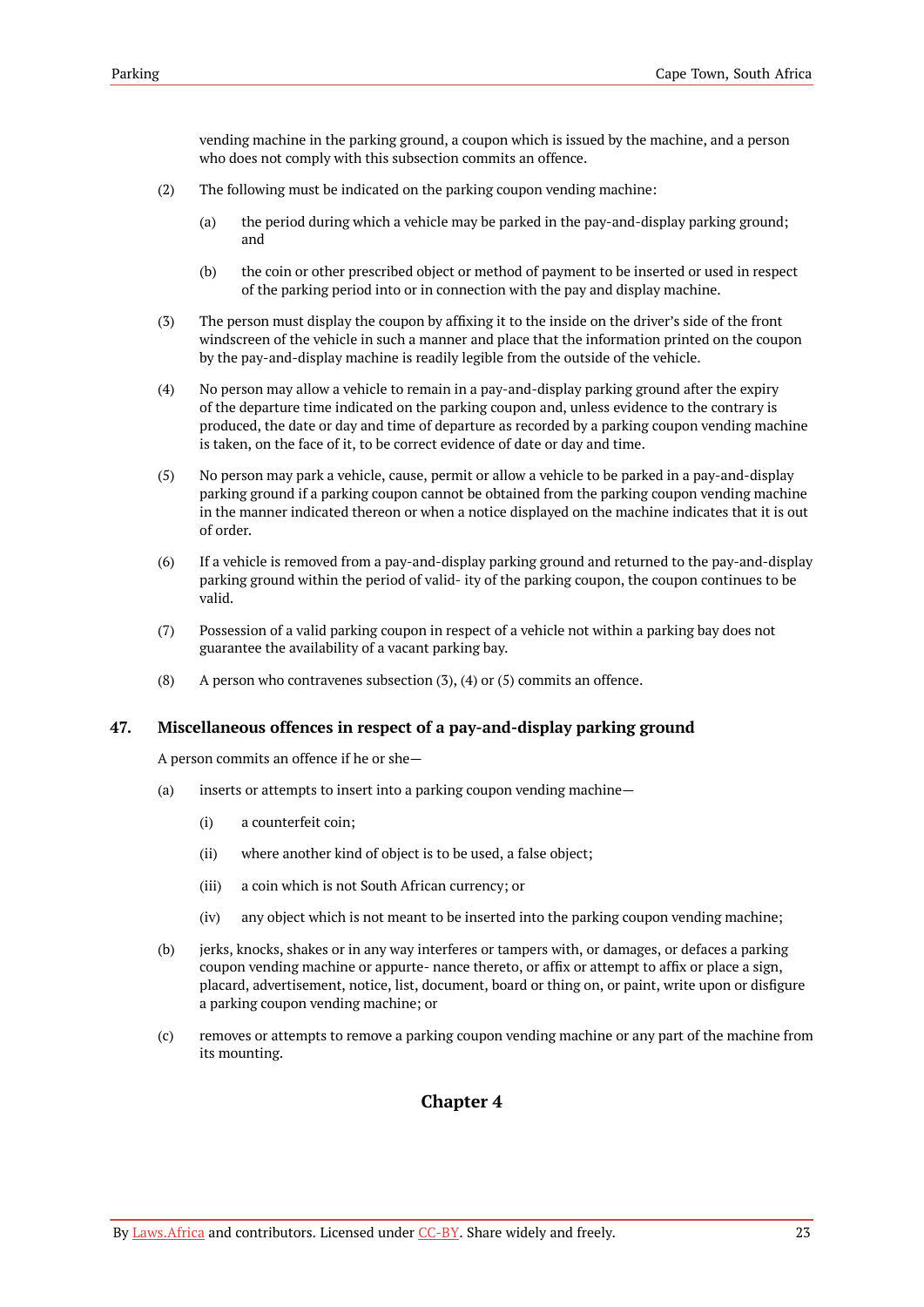# **Taxis and buses**

# **Part 1 – Special parking places for taxis**

# <span id="page-27-1"></span><span id="page-27-0"></span>**48. Special parking places for taxis**

- (1) The City may, subject to any other by-law of the City relating to taxis, establish special parking places for use by taxis or the parking of a taxi belonging to a person to whom a rank access token to use the parking place or to park a taxi has been issued.
- (2) A rank access token may be issued allocating a particular special parking place or subdivision of a special parking place to a particular per- son or motor vehicle for his, her or its exclusive use.
- (3) If no space is available in a special parking place at any particular time for the parking of a taxi by a rank access token holder or for a taxi to which the rank access token relates, the taxi must be parked at a holding area specified by a duly appointed marshal operating at the special parking place, as contemplated in section 49, until the marshal or any other duly appointed person summons and permits the person to park the taxi at the special parking place.
- (4) No person or motor vehicle other than the person or motor vehicle referred to in subsection (2) may, except by virtue of a rank access token, use or be parked at the special parking place or its subdivision, and a person who contravenes this provision, or a person who parks a motor vehicle at a holding area other than the one contemplated in subsection (3) commits an offence.

# <span id="page-27-2"></span>**49. Taxi parking**

- (1) A driver may, subject to subsection (2) and section 48 and subject to any other by-law of the City relating to taxis—
	- (a) park a taxi at a special parking place or taxiholding area only and only for the purpose of conducting business directly related to the taxi; or
	- (b) ply for hire, or pick up or drop off passengers only at a special parking place or a taxistopping place provided.
- (2) In emergencies or at recreational and other similar functions, the City may set aside temporary taxi facilities identified by the Chief Traffic Officer as suitable for the parking and stopping of taxis.
- (3) A person who contravenes subsection (1), or who parks or stops a taxi at a place other than a temporary taxi facility contemplated in subsec- tion (2) commits an offence.

# <span id="page-27-3"></span>**50. Use of taxi ranks**

- (1) Subject to any other by-law of the City relating to taxis, a driver—
	- (a) may, subject to subsection (3), park a taxi at the taxi rank specified on the rank access token issued with respect to that taxi, if space is available and only for the purpose of conducting business directly related to the taxi; and
	- (b) must, if no space is available, remove and park the taxi at a holding area in accordance with the provisions of section 48.
- (2) The driver must, when plying for hire at a taxi rank, do so in a queue and must—
	- (a) position his or her taxi in the first vacant place available in the queue immediately behind any other taxi already in front; and
	- (b) move his or her taxi forward as the queue moves forward.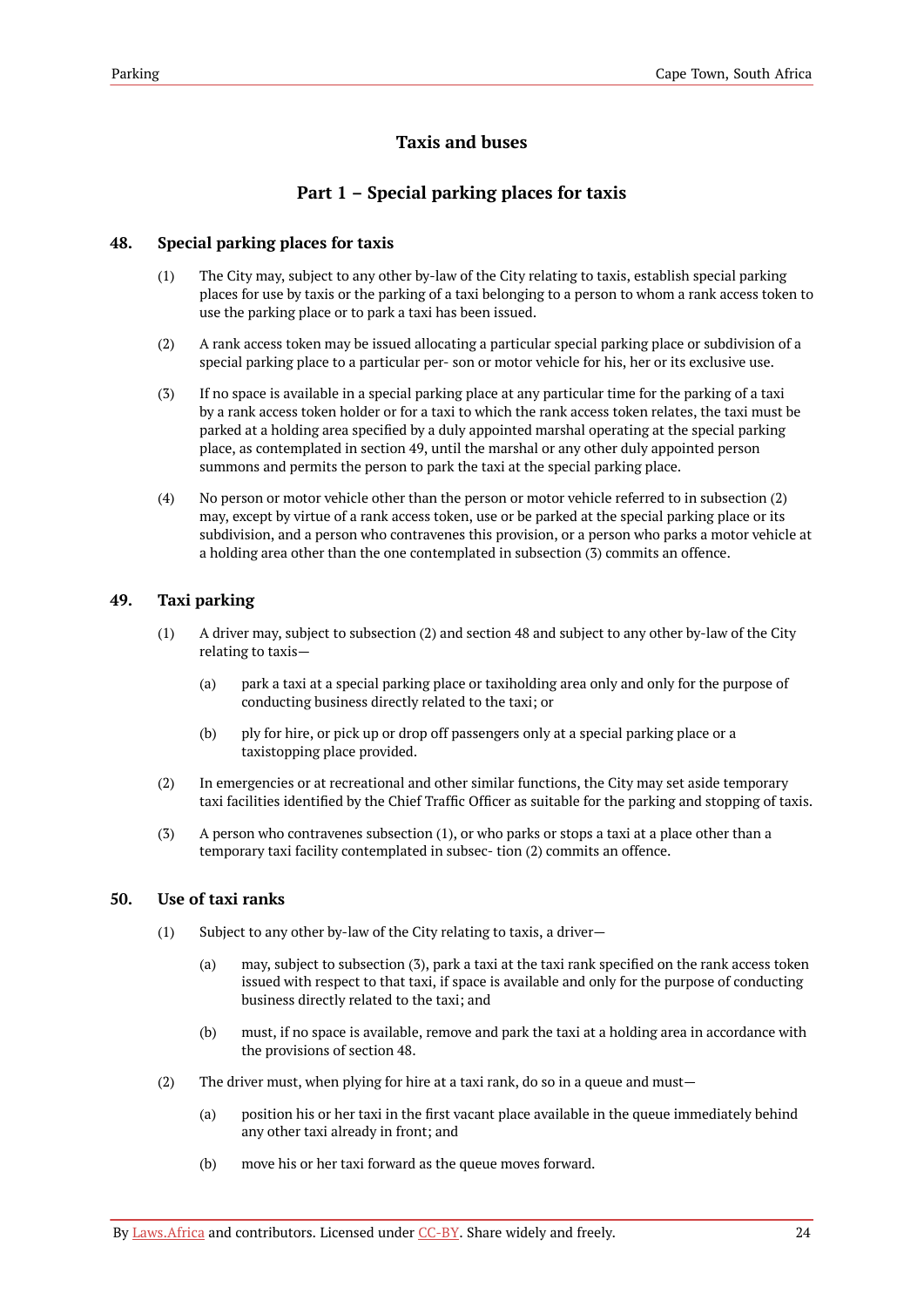- (3) When plying for hire at a taxi rank, a driver—
	- (a) of any taxi which occupies the first, second or third position from the front of any queue at a rank must be in close and constant atten- dance of his or her taxi so long as it remains in such a position;
	- (b) may not position his or her taxi ahead of any taxi that arrived and took up a position in the queue before he or she did; and
	- (c) may, if his or her taxi is the first taxi in the queue, and any person calls for a taxi, respond to the call, unless the person clearly indicates his or her preference for a taxi not in front of the queue.
- (4) No person may park or stop a taxi which is not in good working order as required by the Act, in a taxi rank, or cause or permit the taxi to remain in a rank.
- (5) No person may park a vehicle or allow a vehicle to remain stationary in a taxi rank except a taxi in posession of a valid operating licence and for which a rank access token, specifying the rank, has been issued for the year in question, as contemplated in this Part of Chapter 4.
- (6) A person who contravenes a provision of this section commits an offence.

# <span id="page-28-0"></span>**51. Prohibition on parking of a taxi at no-stopping place**

No taxidriver may park a taxi at a no-stopping place, and a taxidriver who does so, commits an offence.

### <span id="page-28-1"></span>**52. Servicing and washing taxis at taxi facilities**

- (1) No person may repair or maintain any motor vehicle at a taxi facility.
- (2) No person may wash any motor vehicle at a taxi facility, except at a wash bay at the facility that has been specially constructed for this pur- pose.
- (3) A person who contravenes a provision of this section commits an offence.

### <span id="page-28-2"></span>**53. Behaviour prohibited at a taxi rank**

A person who causes a disturbance or behaves in a riotous or indecent manner commits an offence in terms of this By-law and may be removed from a queue, taxi rank or the vicinity of a taxi facility by any authorised officer.

# **Part 3 – Bus facilities and permits, and operation of buses**

### <span id="page-28-4"></span><span id="page-28-3"></span>**54. Establishment of bus facilities**

The provisions of section  $48(1),(2)$  and  $(3)$  apply, with the necessary changes, to buses.

### <span id="page-28-5"></span>**55. Distinguishing bus stops**

- (1) Each bus stop must be distinguished by the appropriate traffic sign to indicate the type of bus or minibus-taxi or, where applicable, the name of the concern entitled to use the bus stop.
- (2) The City may demarcate bus stops for tour buses.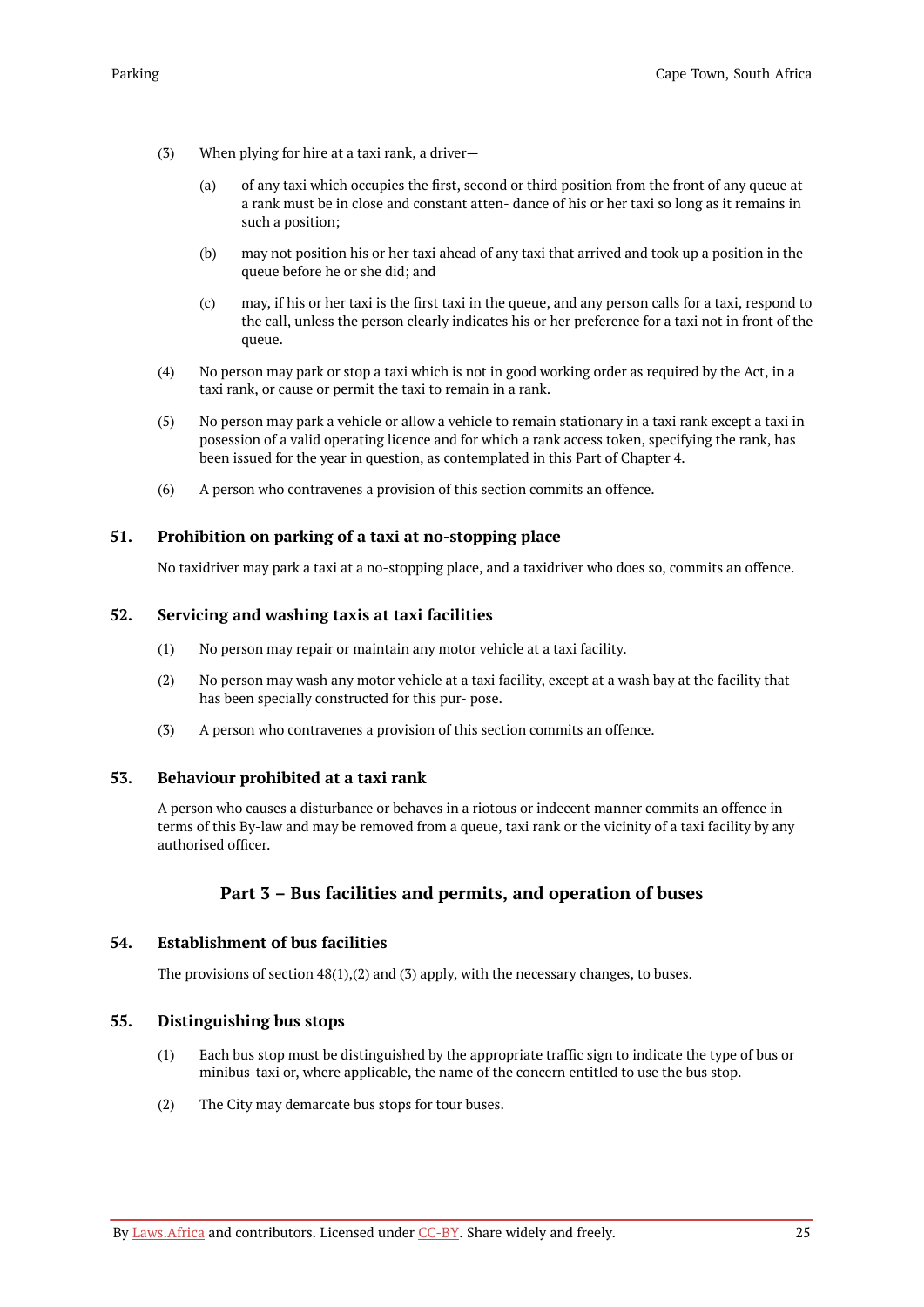# <span id="page-29-0"></span>**56. Destination signs and stopping or parking at bus stops**

(1) No driver or person in charge of a bus or minibus-taxi may park such vehicle at any bus stop or allow such vehicle to be parked at any bus

stop.

- (2) No driver or person in charge of a minibus-taxi may stop or park such vehicle or allow such vehicle to be stopped or parked at any bus stop demarcated for tour buses.
- (3) Notwithstanding the provisions of subsection (1) a driver or person in charge of a City bus may park a City bus at a bus stop demarcated for use by a concern operating City buses, if he /she needs to do so in order to delay departure from such bus stop in order to keep to the required bus schedule.
- (4) A driver or person in charge of a bus or minibus-taxi must observe and comply with any traffic or other sign, notice or surface marking which is placed or displayed at a bus stop.
- (5) Where a traffic sign identifying a bus stop or another sign displayed at the bus stop indicates the name of a concern, no driver or person in charge of a bus or minibus-taxi operated by or on behalf of a concern other than the concern indicated on the sign may stop such vehicle or allow a passenger to board or alight from the vehicle at such bus stop.
- (6) A driver or person in charge of a bus must ensure that a destination sign is displayed in the bus.
- (7) No driver or person in charge of a bus or minibus-taxi may allow the engine of such bus which is allowed to stop at any bus stop to run for more than 20 minutes after it came to a stop.
- <span id="page-29-1"></span>(8) A person who contravenes a provision of this section commits an offence.

# **Chapter 5 Miscellaneous provisions**

# <span id="page-29-2"></span>**57. Obeying and interfering with an authorised officer**

- (1) An authorised officer may direct all traffic by means of visible or audible signals, and no person may disobey such signals.
- (2) No person may obstruct, hinder, abuse or interfere with any authorised officer in the exercise of the power referred to in subsection (1).
- (3) A person who contravenes a provision of this section commits an offence.

# <span id="page-29-3"></span>**58. Appeal**

- (1) A person whose rights are affected by a decision made under this By-law and in the event of the power or duty to make that decision is delegated or sub-delegated to the decision-maker, may appeal against that decision by giving written notice of the appeal and reasons to the Munici- pal Manager within 21 days of the date of the notification of the decision.
- (2) The appeal authority must consider the appeal, and confirm, vary or revoke the decision, but no such variation or revocation of a decision may detract from any rights that may have accrued as a result of the decision.
- (3) When the appeal is against a decision taken by—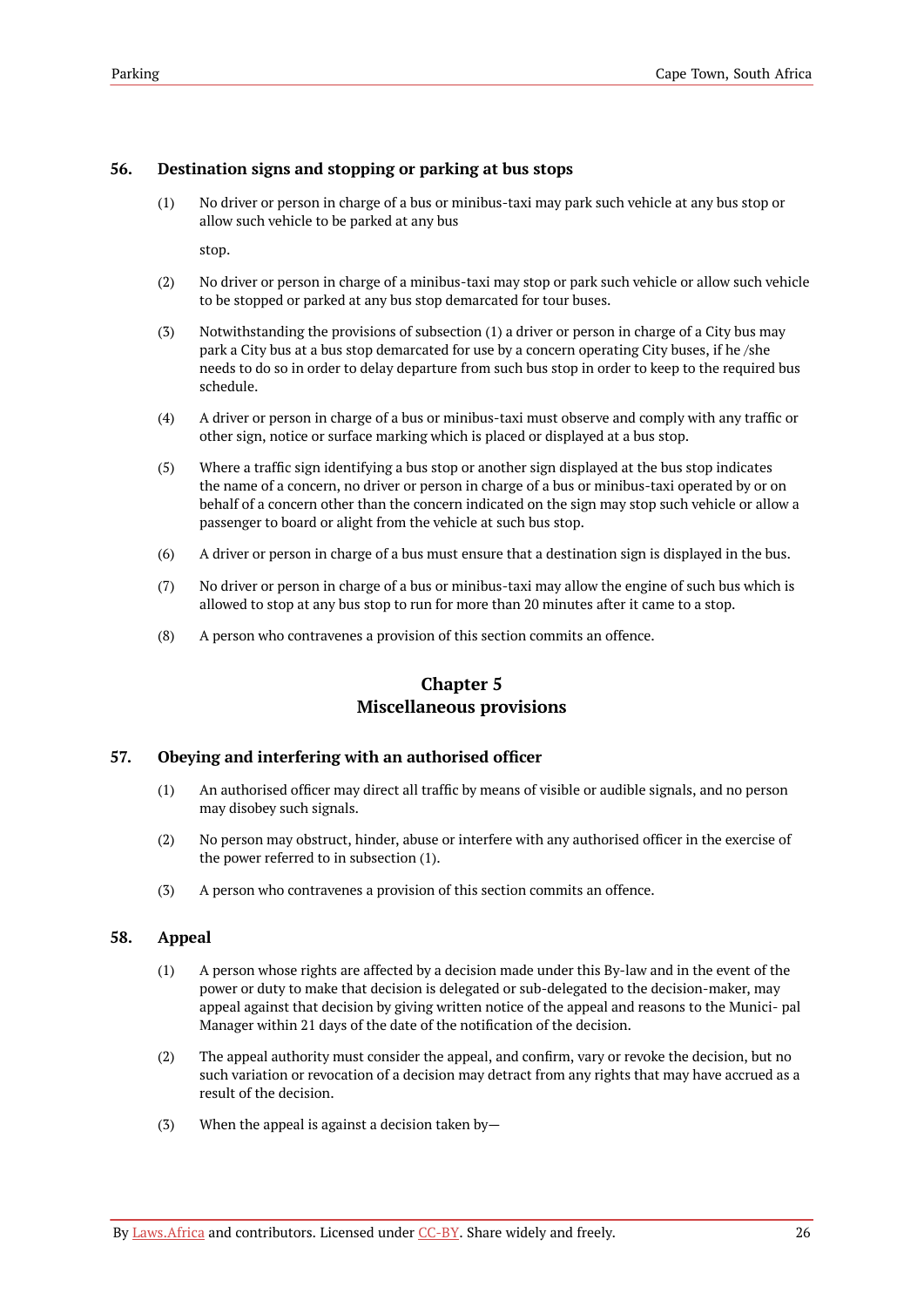- (a) a staff member other than the Municipal Manager, the Municipal Manager is the appeal authority; or
- (b) the Municipal Manager, the Executive Mayoral Committee is the appeal authority.
- (4) The appeal authority must commence with an appeal within six weeks and decide the appeal within a reasonable time.

### <span id="page-30-0"></span>**59. Sale of impounded vehicles**

- (1) The City must—
	- (a) within 14 days of the impounding of a vehicle, apply to the Court for authority to sell the vehicle; and
	- (b) in the application contemplated in paragraph (a), provide the Court with proof that he or she has lodged a statement as contemplated in subsection (2) with the owner.
- (2) The statement contemplated in subsection (1)(b) must include the fees and costs due in terms of this By-law.

### <span id="page-30-1"></span>**60. Procedure to be followed in application to court**

An application to Court for the sale of an impounded vehicle in terms of this By-law, must comply with the procedure contemplated in section 66 of the Magistrates' Courts Act, [1944](https://resolver.laws.africa/resolve/akn/za/act/1944/32) (Act No. 32 of 1944), and Rule 41 of the Rules of Court, made by the Rules Board for Courts of Law in terms of section 6 of the Rules Board for Courts of Law Act, 1985 (Act No. 107 of [1985\)](https://resolver.laws.africa/resolve/akn/za/act/1985/107), and published under Government Notice No. R.1108 in Regulation Gazette No. 980 of 21 June 1968, as amended from time to time, read with the necessary changes.

### <span id="page-30-2"></span>**61. Compliance notices and the recovery of costs**

- (1) Notwithstanding any other provision of this By-law, the City may—
	- (a) where the permission of the City is required before a person may perform a certain action or build or erect anything, and such permis- sion has not been obtained; and
	- (b) where any provision of this By-law is contravened under circumstances in which the contravention may be terminated by the removal of any structure, object, material or substance,

serve a written notice on the owner of the premises or the offender, as the case may be, to terminate such contravention, or to remove the struc- ture, object, material or substance, or to take such other steps as the City may require to rectify such contravention within the period stated in such notice.

(2) Any person who fails to comply with a notice in terms of subsection (1) commits an offence, and the City may, without prejudice to its pow- ers to take action against the offender, take the necessary steps to implement such notice at the expense of the owner of the premises or the offender, as the case may be.

# <span id="page-30-3"></span>**62. Presumptions**

(1) For the purpose of this By-law, the person in whose name a vehicle is licensed and which is parked in a parking ground, is deemed to be

the person having control or charge of the vehicle, unless and until he or she adduces evidence to the contrary.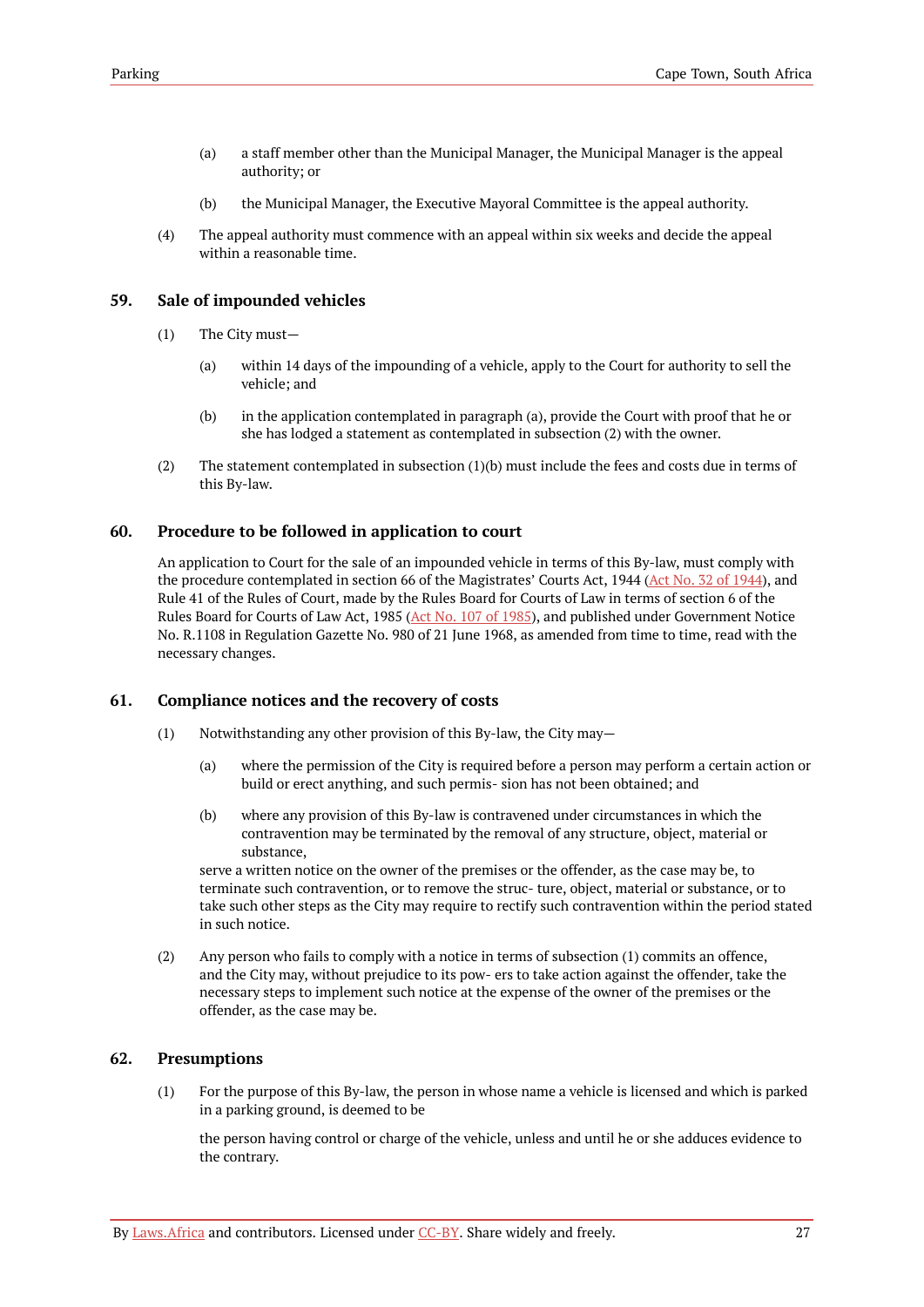(2) A motor vehicle that is found on a taxi facility or bus stop or that has stopped at a taxi facility or bus stop is presumed to be plying for hire, unless the contrary is proved.

(3)

- (a) Where in any prosecution in terms of the common law relating to the driving of a vehicle on a public road, or in terms of this By-law it is necessary to prove who was the driver of such vehicle, it is presumed, in the absence of evidence to the contrary, that such vehicle was driven by the owner thereof.
- (b) Whenever a vehicle is parked in contravention of any provision of this By-law, it shall be presumed, in the absence of evidence to the contrary, that such vehicle was parked by the owner thereof.
- (c) For the purposes of this By-law it is presumed, in the absence of evidence to the contrary, that1' where the owner of the vehicle con- cerned is a corporate body, such vehicle was driven or parked by a director or servant of the corporate body in the exercise of his or her powers or in the carrying out of his or her duties as such director or servant, or in furthering, or endeavouring to further the interests of the corporate body.
- (4) In any prosecution in terms of this By-law, the fact that any person purports to act or has purported to act as a traffic officer or peace officer is prima facie proof of his or her appointment and authority so to act, however, this section does not apply to a prosecution on a charge for impersonation.
- (5) Any person, who, by means of any motor vehicle, conveys passengers will be presumed to have conveyed such passengers for hire or reward, and such vehicle shall be presumed to be a taxi unless the contrary is proved.
- (6) A document which purports to be a receipt of prepaid registered post, a telefax transmission report or a signed acknowledgement of hand delivery, will on submission by a person being prosecuted under this By-law, be admissible in evidence and prima facie proof that it is such receipt, transmission report or acknowledgement.

# <span id="page-31-0"></span>**63. Penalties**

A person who has committed an offence in terms of this By-law is, on conviction, and subject to penalties prescribed in any other law, liable to—

- (a) a fine, or in default of payment, to imprisonment, or to such imprisonment without the option of a fine, or to both such fine and such imprisonment; and
- (b) in the case of a successive or continuing offence, to a fine for every day such offence continues, or in default of payment thereof, to imprisonment.

### <span id="page-31-1"></span>**64. Repeal of by-laws**

The by-laws listed in the Schedule hereto and any by-law previously promulgated by the City or any of the disestablished municipalities now incorporated into City, in so far as it relates to any matter provided for in this By-law, are hereby repealed.

# <span id="page-31-2"></span>**65. Short title**

This By-law is called the City of Cape Town: Parking By-law, 2010.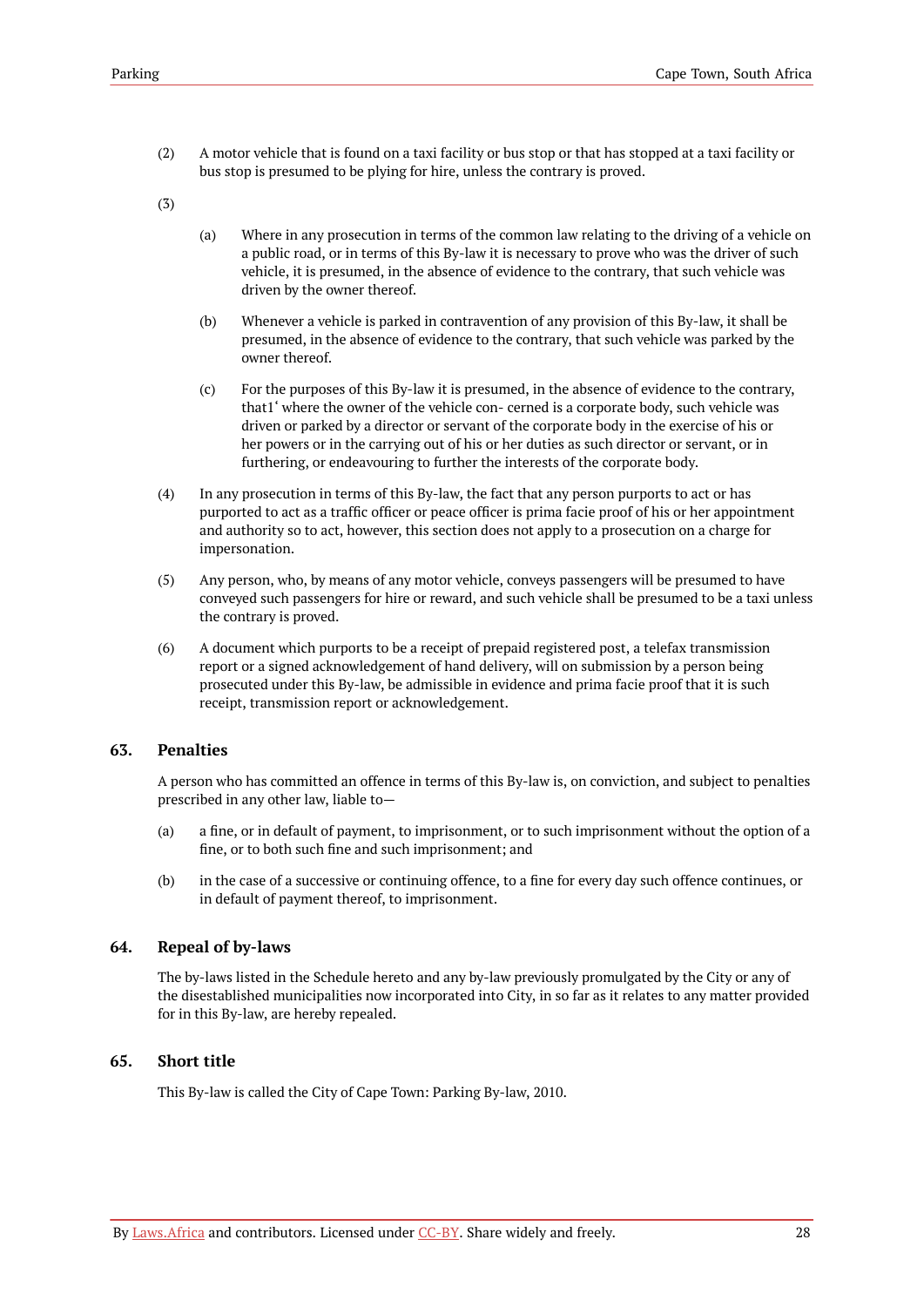# **Schedules**

# <span id="page-32-0"></span>Bellville Municipality

| <b>Provincial Notice No.</b> | Title                                     | <b>Extent of repeal</b> |
|------------------------------|-------------------------------------------|-------------------------|
| P.N. 852/1969                | Parking meter                             | The whole               |
| P.N. 1151/1971               | Parking of heavy vehicles and<br>caravans | The whole               |
| P.N. 779/1985                | Toll parking                              | The whole               |

### Durbanville Municipality

| <b>Provincial Notice No.</b> | Title                                               | <b>Extent of repeal</b> |
|------------------------------|-----------------------------------------------------|-------------------------|
| P.N. 286/1975                | Parking of heavy vehicles,<br>caravans and trailers | The whole               |

# Cape Town Municipality

| <b>Provincial Notice No.</b> | Title                       | <b>Extent of repeal</b> |
|------------------------------|-----------------------------|-------------------------|
| P.N. 0519/1979               | Exemption from toll parking | The whole               |
| P.N. 0430/1983               | Exemption from toll parking | The whole               |
| P.N. 0538/1985               | Exemption from toll parking | The whole               |

# Brackenfell Municipality

| <b>Provincial Notice No.</b> | Title                                     | <b>Extent of repeal</b> |
|------------------------------|-------------------------------------------|-------------------------|
| P.N. 737/1974                | Parking of heavy vehicles and<br>caravans | The whole               |

### Goodwood Municipality

| <b>Provincial Notice No.</b> | Title         | <b>Extent of repeal</b> |
|------------------------------|---------------|-------------------------|
| P.N. 1044/1971               | Parking meter | The whole               |

Kraaifontein Municipality